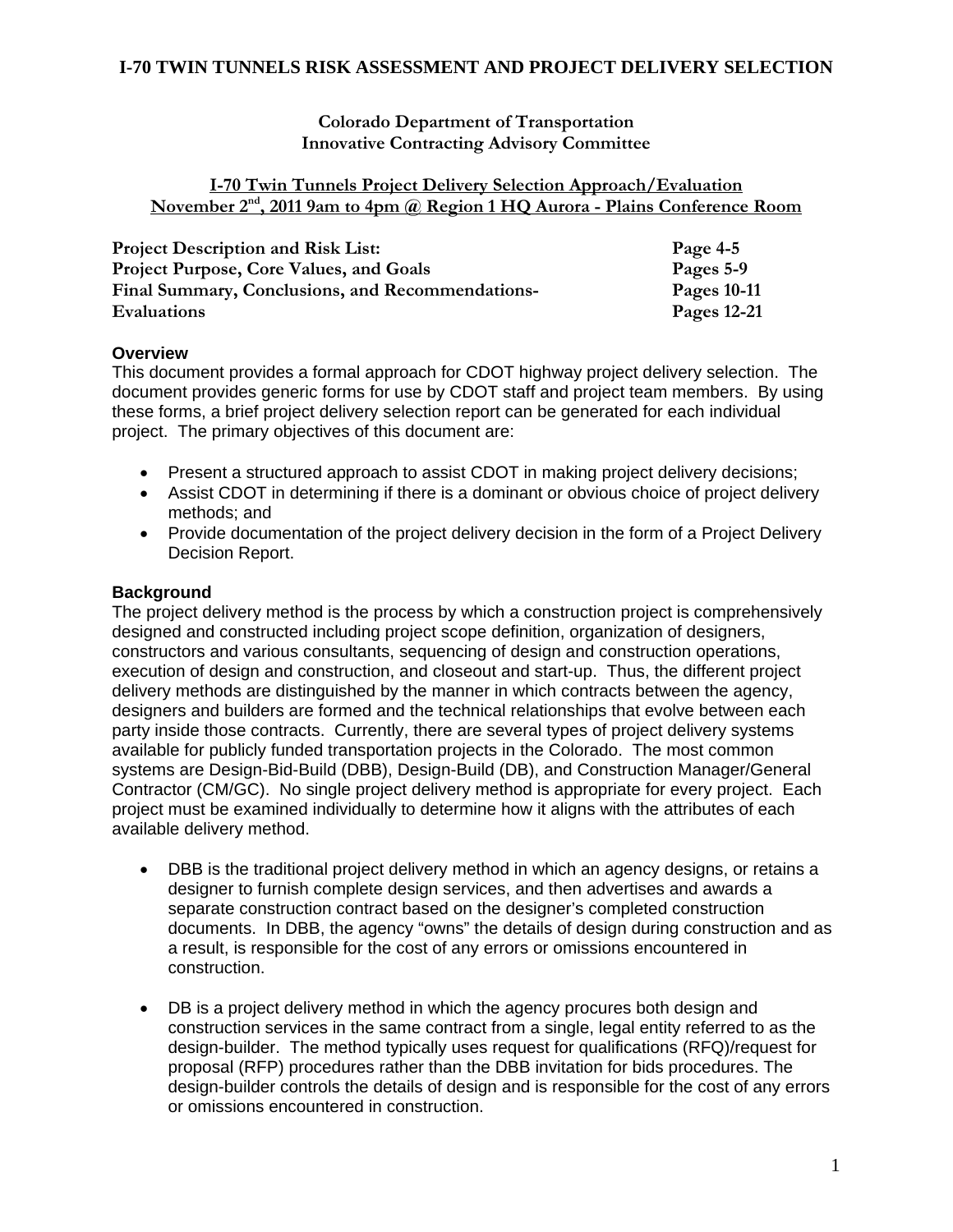CM/GC (CMR) is a project delivery method in which the agency contracts separately with a designer and a construction manager. The agency can perform design or contract with an engineering firm to provide a facility design. The agency selects a construction manager to perform construction management services and construction works. The significant characteristic of this delivery method is a contract between an agency and a construction manager who will be at risk for the final cost and time of construction. Construction industry/Contractor input into the design development and constructability of complex and innovative projects are the major reasons an agency would select the CM/GC method. Unlike DBB, CM/GC brings the builder into the design process at a stage where definitive input can have a positive impact on the project. CM/GC is particularly valuable for new non-standard types of designs where it is difficult for the owner to develop the technical requirements that would be necessary for a DB procurement without industry input.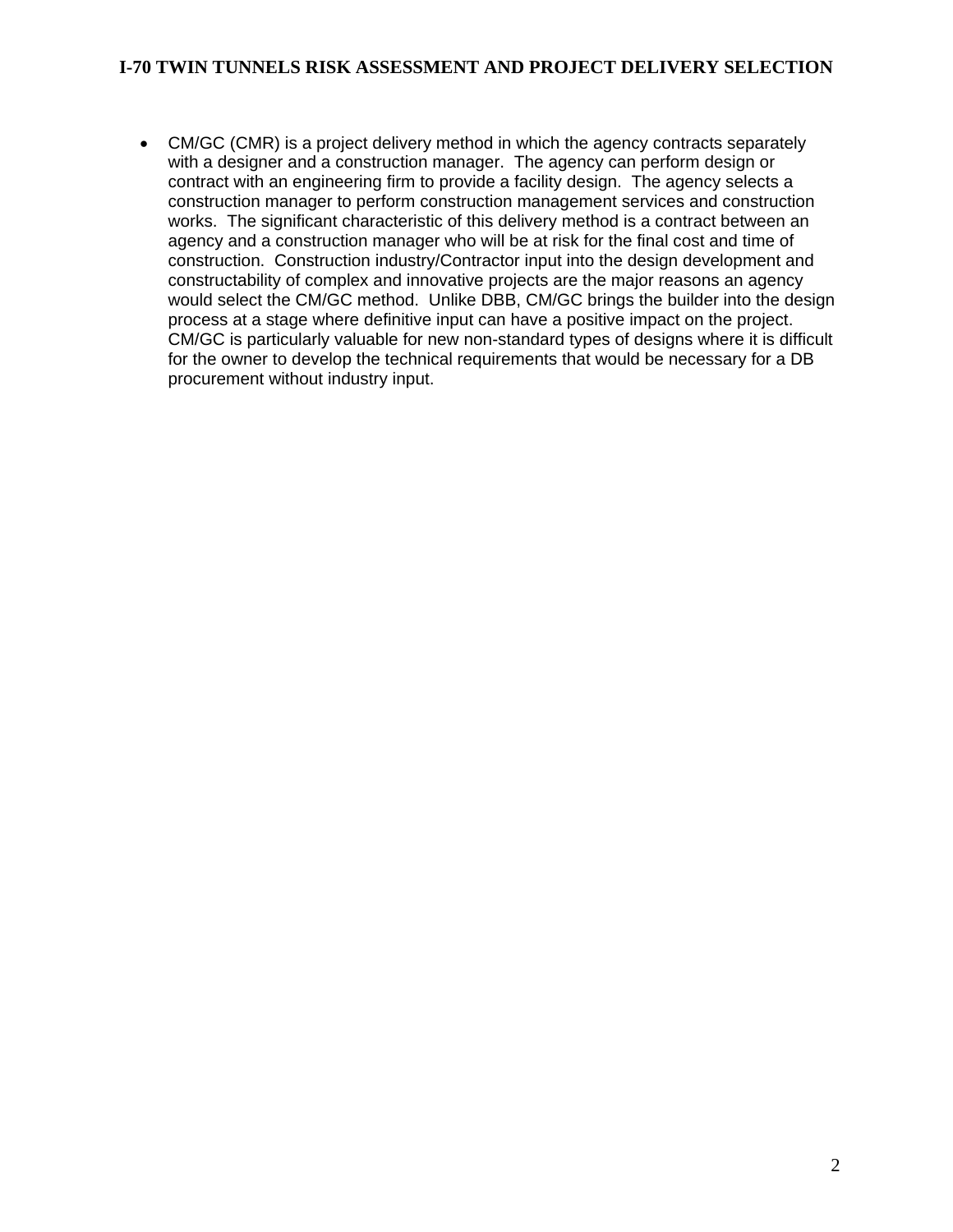#### **Colorado Department of Transportation Innovative Contracting Advisory Committee Project Delivery Selection Approach**

This document provides generic forms for use by CDOT staff. By using these forms, a brief project delivery selection report can be generated for each individual project. The process is divided into the following sections.

- Project Description Checklist
- Project Goals
- Evaluation of the four primary factors
	- 1. Delivery Schedule
	- 2. Complexity & Innovation
	- 3. Level of Design
	- 4. Initial Project Risk Assessment

*Note:* The evaluation of the delivery method can end here if there is a clear choice, with a brief pass/fail type of analysis of the remaining factors. If there is not a clear choice then evaluation should continue to include the following secondary factors.

- 5. Cost
- 6. Staff Experience/Availability (Owner)
- 7. Level of Oversight and Control
- 8. Competition and Contractor Experience

The flowchart below summarizes this process.



The following forms and appendices are included to facilitate this process.

Forms

- Project description checklist
- Project goal guidance
- Project delivery method opportunity/obstacle summary form
- Project delivery method opportunity/obstacle notes forms

Appendix

• Project delivery method opportunity/obstacle checklists with project risk assessment discussion and checklists.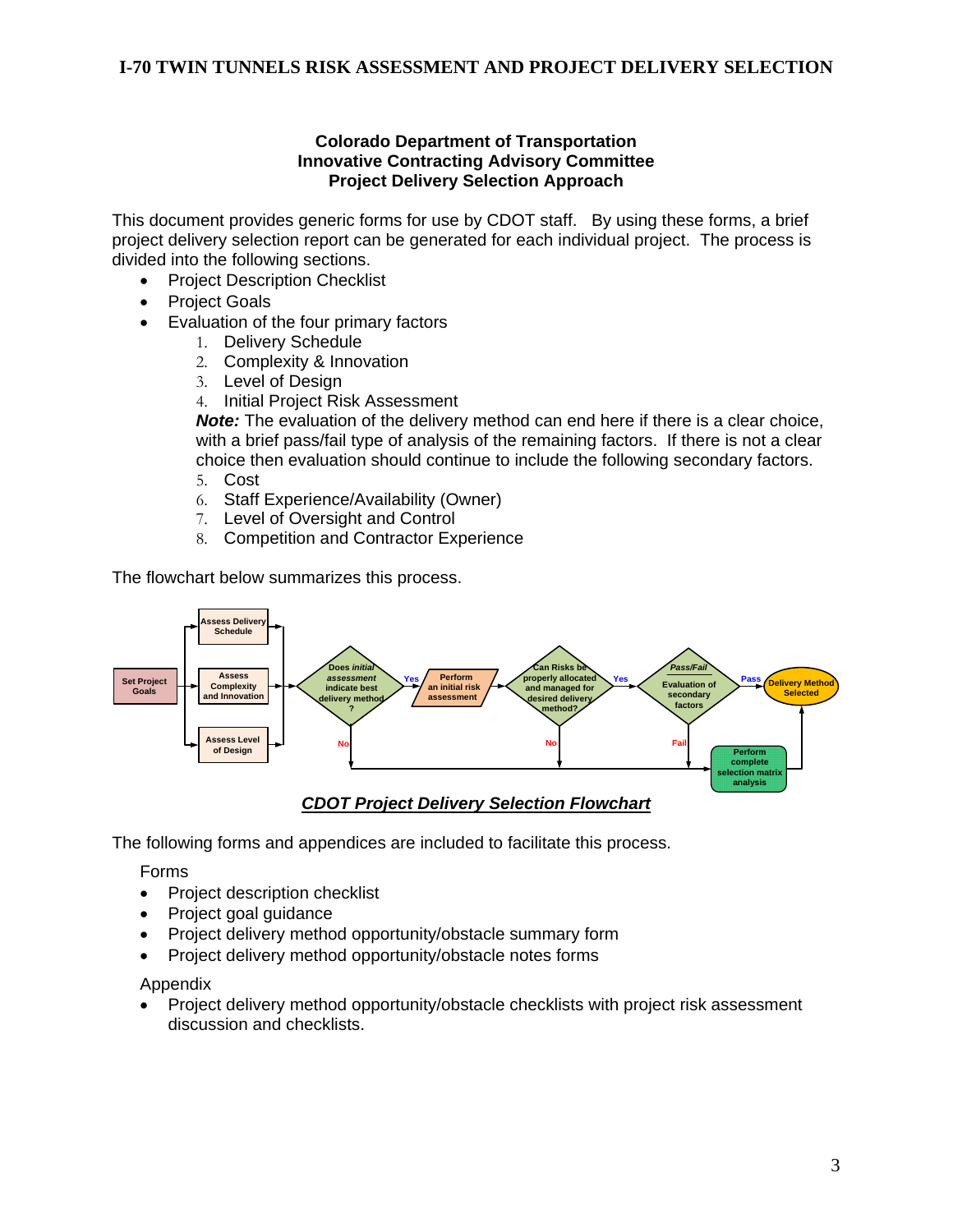# **Project Description Checklist**

The following items should be considered in the project description as applicable. Other items can be added if they influence the project delivery decision. Relevant documents can be added as appendices.

| $\Box$ | <b>Project Name:</b>         | I-70 Twin Tunnels                                                                                                 |
|--------|------------------------------|-------------------------------------------------------------------------------------------------------------------|
| 0      | <b>Project Limits:</b>       | Interstate 70 between Mileposts 241 and 244.                                                                      |
| $\Box$ | <b>Project Budget:</b>       | The Estimated Design and Construction Budget for this project is<br>\$60 million.                                 |
| $\Box$ | Project Est. Date:           | The Estimated Delivery Date is October 31 <sup>st</sup> , 2013.                                                   |
| $\Box$ | The Req. Date:               | The Required Delivery Date for three lanes open in the eastbound<br>direction is October 31 <sup>st</sup> , 2013. |
| $\Box$ | Project Funding:<br>dollars. | The Sources of Funding for this project are Federal and FASTER                                                    |

- $\Box$  Project Location: The project is located in the I-70 Corridor east of Idaho Springs.
- **D** Major Features of Work include:
	- o Widening the Eastbound bore of the Twin Tunnels to between 51' and 61' feet;
	- $\circ$  Adding a third lane to eastbound from MP 241 to MP 244 (Floyd Hill):
	- o Flattening the curves eastbound as much as possible between the Twin Tunnels and the bottom of Floyd Hill at 244;
	- o Rebuilding structure F-15-BH over I-70;
	- o Retrofitting or reinforcing structure CLR314-W0.7 over Clear Creek east of the old Game Check area south of the Twin Tunnels;
	- o Constructing permanent BMP facilities for water quality;
	- $\circ$  Constructing transitions to the old US40 roadway and CR 314 for detouring I-70 Traffic off and onto I-70;
	- o Reconstructing CR314, rock excavation, and walls for area affecting by I-70 realignment.
	- o Employ and construct recommended mitigation for SWEEP, ALIVE, 106, and SCAP committees;
	- o Restore the frontage road, trailhead, and trail on CR314 after detour is no longer in use; and
	- $\circ$  Implementing a possible managed lane in the inside lane eastbound for Peak Period Pricing during congested periods.
- $\Box$  Major Schedule Milestones
	- $\circ$  Goal Setting Meeting October 27<sup>th</sup>, 2011
	- $\circ$  Risk Assessment/Delivery Method Evaluation Nov 2<sup>nd</sup>, 2011
	- o RFP for CM/GC December  $1<sup>st</sup>$ , 2011
	- $\circ$  RFP for Design December 1<sup>st</sup>, 2011
	- o Selection Process December 2011 to February 2012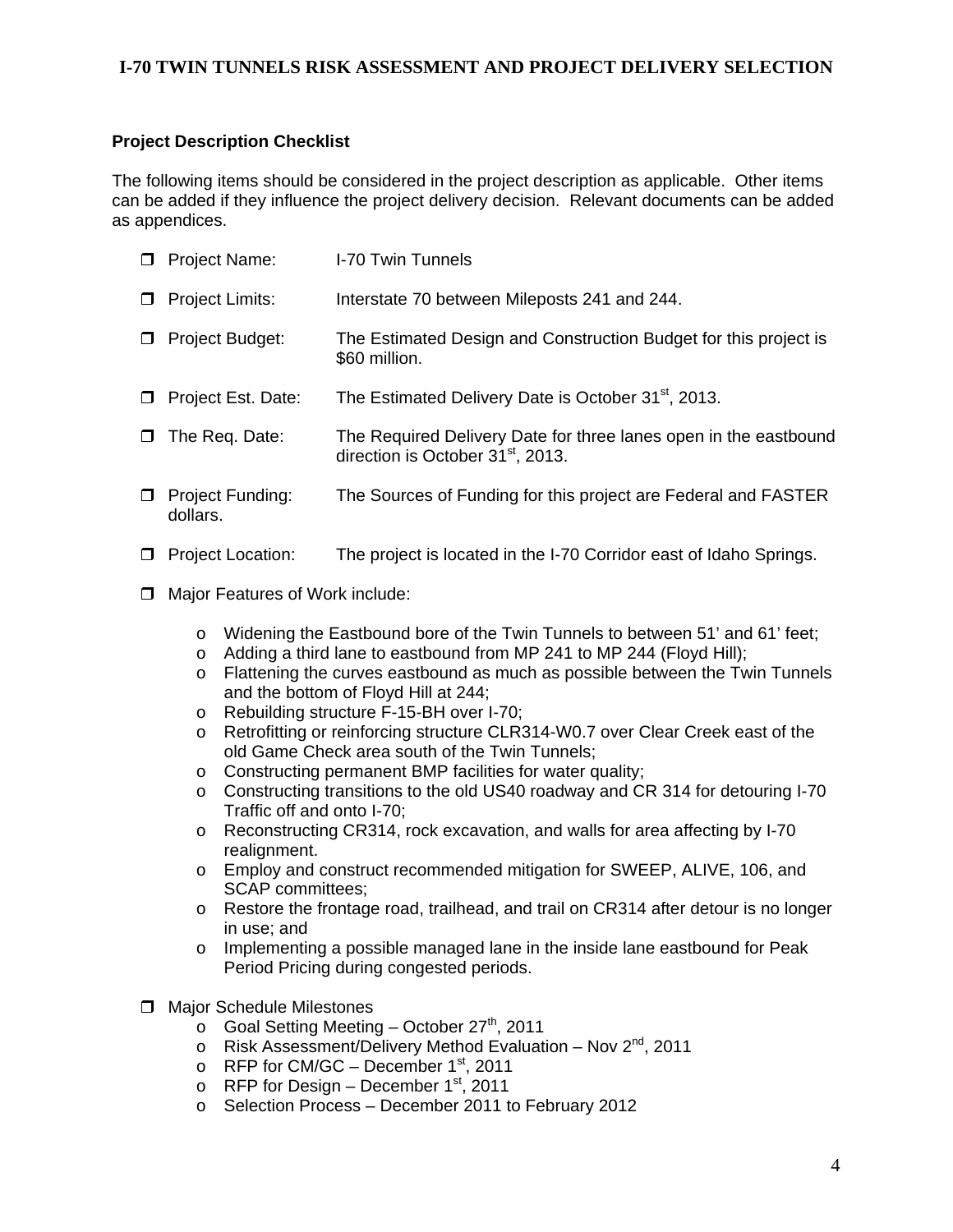- o Team Scoping Workshop March 2012
- o Preconstruction Phase March 2013 to Summer 2013
- o Construction Phases March 2013 to October 2013
- o 3 EB lanes on I-70 Open to Traffic October 31<sup>st</sup>, 2013
- $\Box$  The major project stakeholders are:
	- o City of Idaho Springs
	- o Traveling public (State and out of State)
	- o CDOT
	- o FHWA
	- o SWEEP Committee
	- o ALIVE Committee
	- o 106 Committee
	- o DRCOG
	- o Summit, Jefferson, and Clear Creek Counties
- **D** Major Challenges
	- o Meeting project goals and objectives within the schedule, scope, and budget;
	- o Minimizing throw away work for future I-70 Realignment;
	- o Keeping PEIS/ROD, Corridor CSS, and Tunnel Visioning Commitments;
	- o Protecting Clear Creek, minimizing impacts to environmental resources;
	- o CDOT has limited experience with geotechnical tunnel work; and
	- o Schedule and ROW risks.
- □ Main Identified Sources of Risk:

#### **HIGH RISK - <75%**

#### **Construction and Constructability**

- Uncertainty in construction unit costs (e.g., earthwork)
- Uncertainty in construction quantities (e.g., bridges, walls, tunnels)
- Issues related to tunnel construction procedures (see also tunneling under Geotech)
- Issues related to other construction procedures
- Problems with or uncertainty in construction sequencing / staging / phasing / construction duration
- Condition of existing structures (repair required?)
- Maintenance of Traffic (MOT) / Work Zone Traffic Control (WZTC) Issues
	- Issues related to detours

#### **Design**

- Construction staging/phasing
	- Uncertainty in retaining walls
- o Tunneling-specific issues
- o Project delivery method
- o Global Right of Way
- o Replace structures instead of retrofit existing (or vice-versa)
- o Tolling facilities
- o Managed lanes
- o ROW and Parcel Acquisitions

#### **Safety Issues:**

- o Reduced Speed Detour;
- o 24/7 Construction work;
- o Safety Critical Work; and
- o Construction Traffic Control;
- o Possible Bike and Pedestrian Access to CR314 during detour traffic;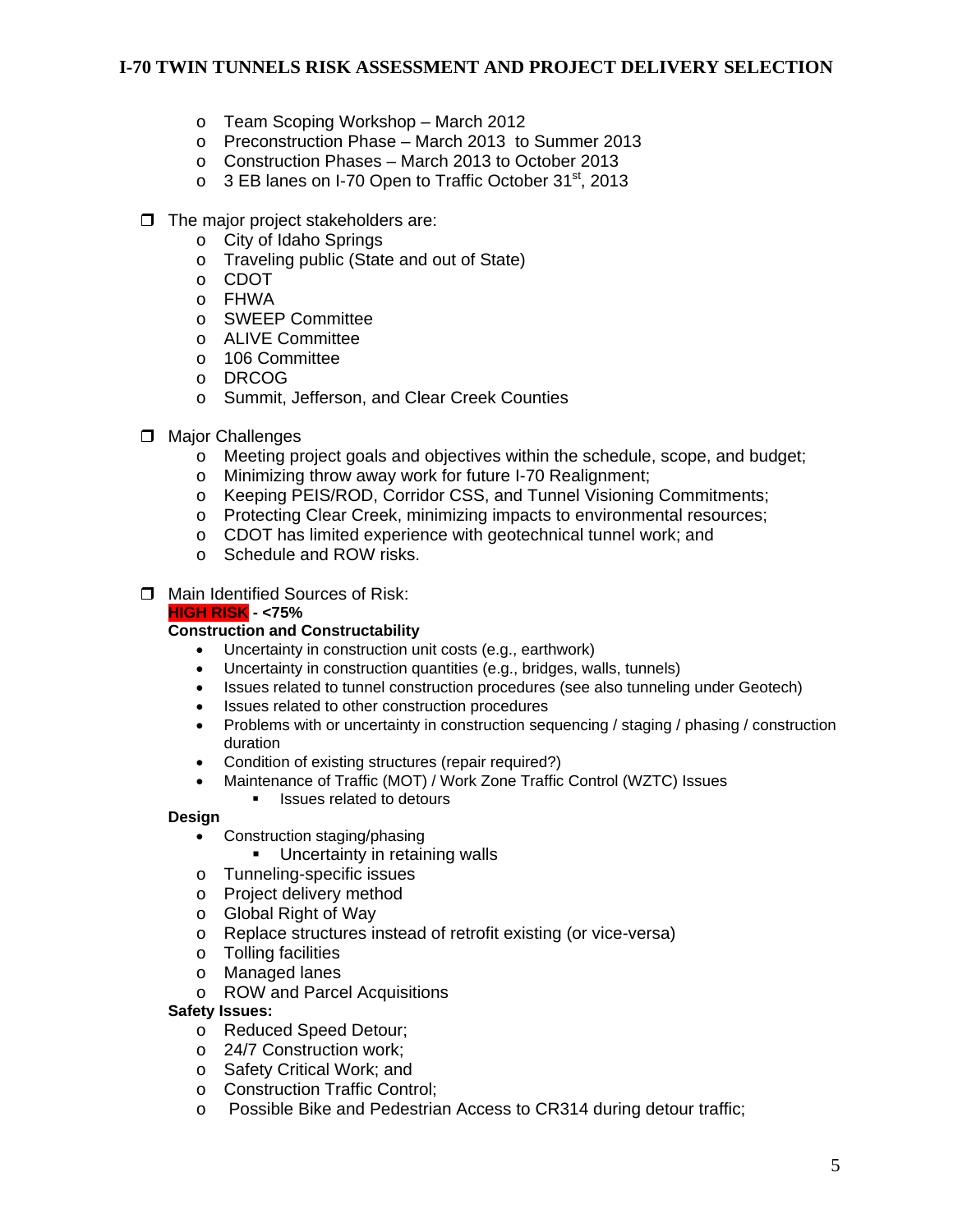#### **MEDIUM RISK – 25 % < X < 75%**

**Uncertainty in "Soft" Costs and / or Schedule** 

- Construction management and construction inspection
- Unable to reach GMP

#### **Construction and Constructability**

- Additional geometry re-alignment
- Difficult or multiple contractor interfaces
- Accidents/incidents during construction (traffic/collapse/slope failure/vandalism)
- Critical equipment failure
- Other difficult or specialized construction issues
- Construction under high water or flood conditions.

#### **Design**

- Consider the uncertainty, the risk or opportunity related to the "base" design elements. Consider risks such as early design or changing project definition. Consider the type, size, and location of design elements, the unit prices and the quantities. Example elements include:
	- o horizontal alignment (e.g., geometry / grade)
	- o bridges
	- o retaining walls
	- o storm water collection and treatment
	- o erosion control methods and BMPS
	- o maintenance of traffic / traffic control
- Design deviations (e.g., design speeds, vertical clearances, turn radii)
- Additional aesthetics / context-sensitive solutions (CSS)
- Additional project elements that increase project footprint (e.g., wider shoulders)

#### **Environmental**

- Uncertainty related to changes in design, ROW, or other circumstances and the subsequent need for re-evaluated environmental documentation.
- Dewatering Issues during construction and sustainable dewatering of tunnel.
- Location not identified for disposal of waste rock
- Encounter unanticipated contaminated or hazardous materials
- Challenge to final decision document including documentation (e.g., resulting in delay in issuance of the final decision document. Southwest Energy Efficiency Project comments or allegations of segmentation could be risks.
- Delay in review and/or approval of environmental documentation (does not meet CDOT or FHWA expectations and delays or lengthens reviews and delays decision document)
- Supplemental environmental documentation or Re-evaluation required that is time consuming
- Additional mitigation required, on- or off-site (e.g. solid waste disposal, wetlands, hazardous materials disposal)
- Unanticipated Section 106 issues (archaeological, cultural, or historical finds)
- AQ conformity determination
- ALIVE and SWEEP recommendation implementation.
- $\bullet$  4(f) issues different than anticipated particularly those related to the CCC Greenway Plan.
	- o Timing in obtaining a Section 404 permit
	- o Delay in agreement on wildlife crossing mitigation
	- o Delay in SWEEP impacts/mitigation agreement (permanent BMPs, SCAP measures)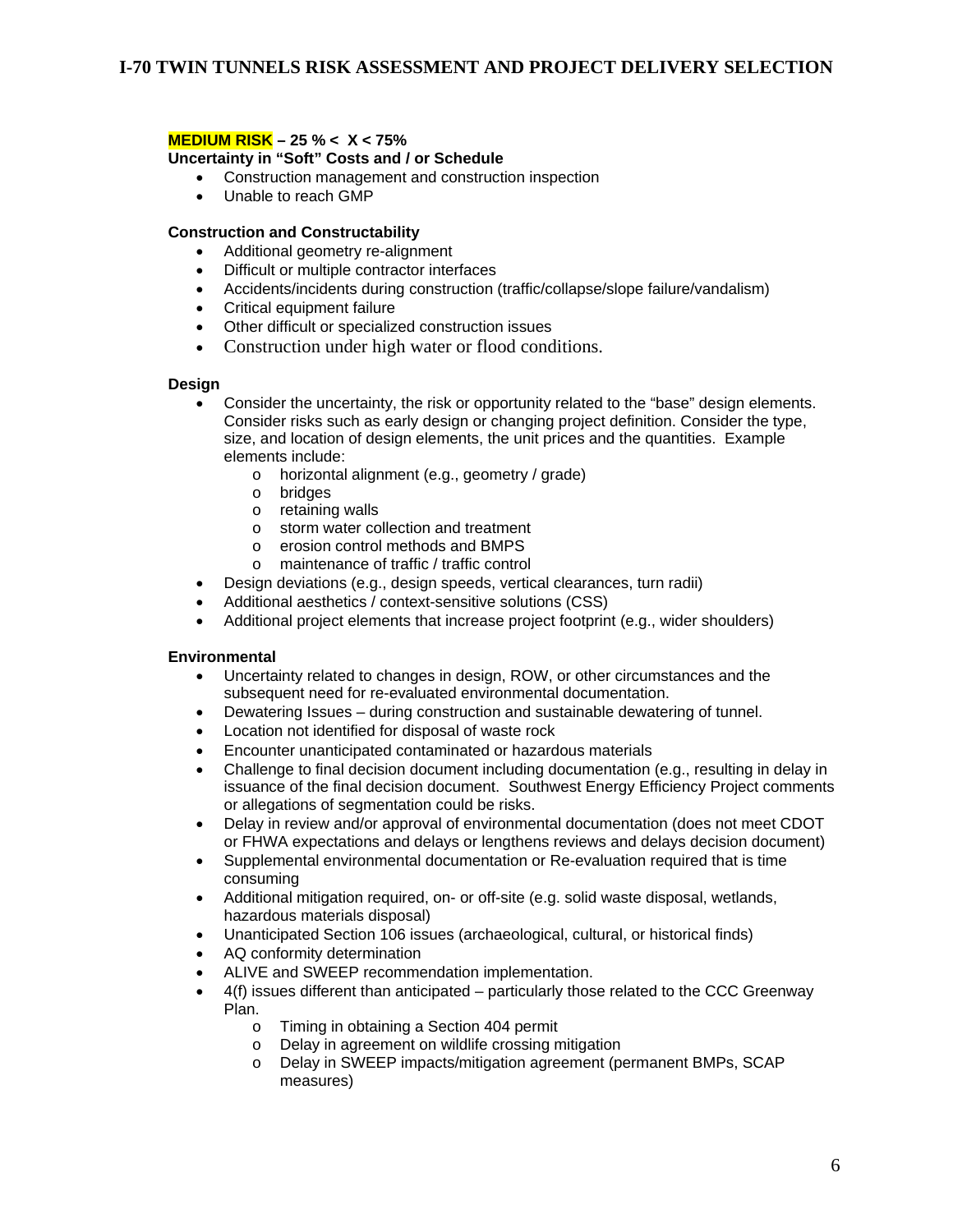o Other Regulatory/Permitting Issues (CDPHE fugitive dust, CDPHE solid waste disposal, CDPHE groundwater disposal, CDPHE hazardous materials, etc.)

#### **External Influences (e.g., Political, Regulatory, Municipalities, Economic)**

- Public opposition (Managed Lanes/Tolling/Peak Period Pricing)
- Political opposition (Managed Lanes/Tolling/Peak Period Pricing)
- Funding shortfall (and related delay or increased financing cost)
- Funding amount
- Intergovernmental agreements and jurisdiction

#### **Geotechnical and Structural**

- Uncertainty in bridges or culverts (including type/size/location– foundations and superstructure)
- Uncertainty in retaining walls (including type, length, height foundations and superstructure)
- Tunneling-specific issues
	- o Uncertain or early design
	- TBM problems (e.g., Tunnel Boring Machine operator issues / inexperience; machine procurement; machine maintenance; drive rate; other problems)
	- o Drill and Shoot Experience, schedule, waste disposal

#### **Permitting**

- Difficulty or delay in obtaining permit approval (by permit type; e.g., 401, 404, NPDES)
- Impractical or onerous permit conditions (current and in the future)
- Challenges to permits once issued (e.g., 401, 404)
- Challenges to keep general contractor following permits

#### **Project Delivery and Procurement**

 Project delivery method - CM/GC – Management of, CDOT and Public Understanding of Method

#### **Right-of-Way / Real Estate**

- Right of Way (ROW) problems (for widening, drainage, pipelines, detention, staging, etc.)
- Process delays (e.g., ROW plan development by team; plan approval process)
- Right of Way (ROW) relocation of renters, required 90days notice.

#### **Scope Issues**

- Replace structures instead of retrofit existing (or vice-versa)
- Additional local improvements and for detour route required (e.g., additional paving)
- Tolling facilities and Managed lanes facilities, approval, agreements, buffer zone, infrastructure

**LOW RISK - <25% -** All others risks are either low or very low. These risks will be assessed during the design phase.

#### **Project Goals, Core Values, and Context Statement**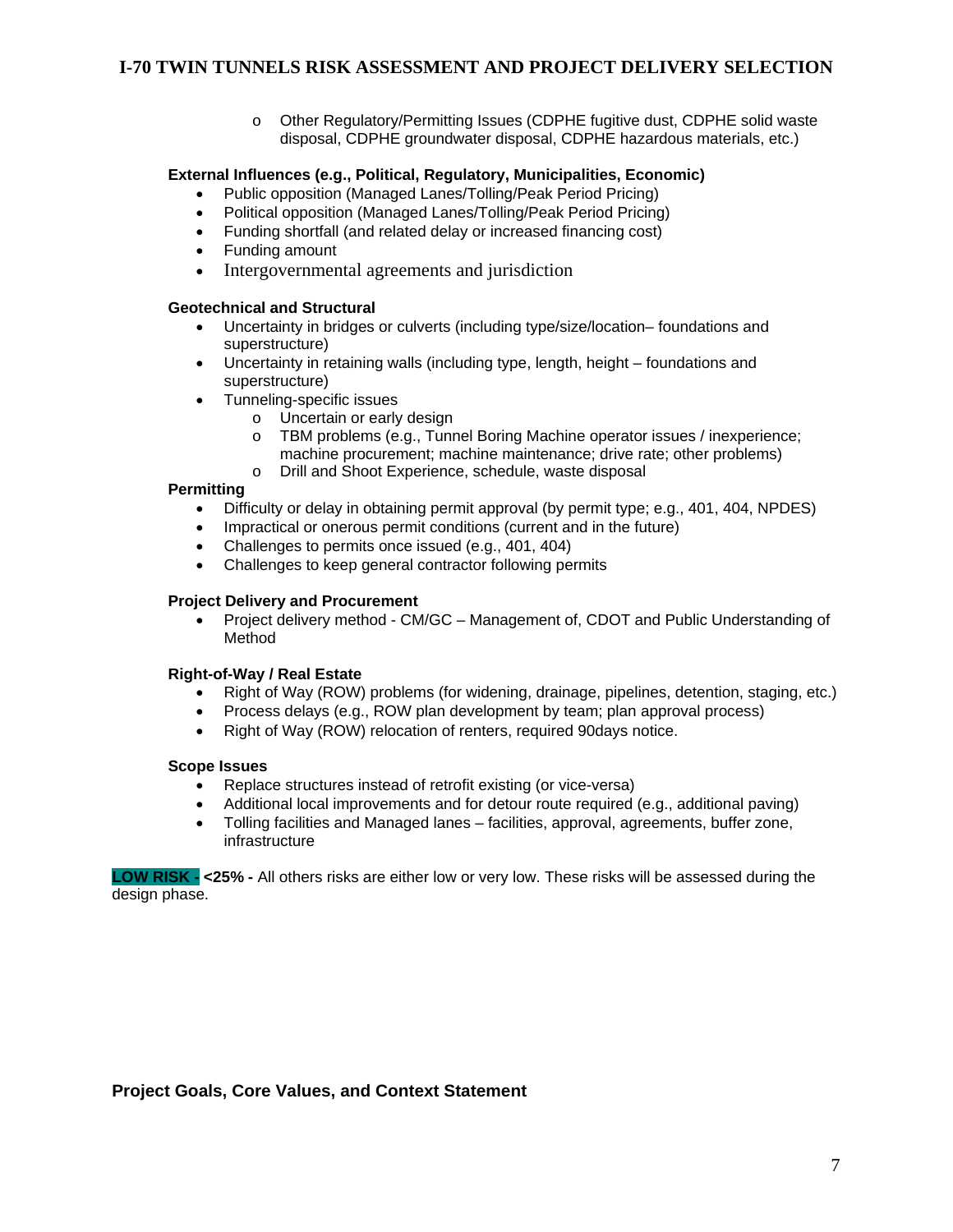An understanding of project goals is essential to appropriate project delivery selection. Typically, the project goals can be defined in three to five items. Examples are provided below,1 but the report should include project-specific goals. These goals should remain consistent over the life of the project.

# **PROJECT PURPOSE AND CORE VALUES**

*The purpose of the Twin Tunnels project is to improve eastbound highway safety, operations and travel time reliability in the Twin Tunnels area of the I‐70 Mountain Corridor east of Idaho Springs.*

| <b>Stakeholder Core Values</b>                                                                                                  |  |  |  |
|---------------------------------------------------------------------------------------------------------------------------------|--|--|--|
| <b>Safe</b> travel for people and goods.                                                                                        |  |  |  |
| Safety for emergency responders and maintenance workers.                                                                        |  |  |  |
| A safe crossing for wildlife.                                                                                                   |  |  |  |
| Mobility through safe and reliable transportation facilities.                                                                   |  |  |  |
| A primary access and visual <b>gateway</b> to the Mountain Mineral Belt, historic Idaho Springs and Front Range<br>communities. |  |  |  |
| Wildlife, wildlife habitat, migration routes and access to Clear Creek.                                                         |  |  |  |
| Clear Creek, as a clean, high-quality water resource, a recreational asset, an aquatic resource with                            |  |  |  |
| sustainable fisheries' habitat, a drinking water source, and a defining natural feature of the corridor.                        |  |  |  |
| Tourist destinations and community facilities, including the Scott Lancaster Trail and Bridge, the waste-                       |  |  |  |
| water treatment plant, the planned Clear Creek Greenway, the frontage road, and Clear Creek.                                    |  |  |  |
| <b>History</b> as a defining element of Clear Creek County. Celebrating the cultural resources associated with                  |  |  |  |
| mining and mining towns, and the first successful tunneling operation as part of the construction of I-70 west                  |  |  |  |
| through Colorado's mountains.                                                                                                   |  |  |  |

# **PROJECT GOALS**

- 1. SAFETY, MOBILITY, AND OPERATIONAL CHARACTERISTICS
	- a. Improve safety, mobility, and operational characteristics in the project limits.
	- b. Improve travel time reliability along the I-70 corridor.
- 2. QUALITY

 $\overline{a}$ 

- a. Design and construct a quality project that is consistent with the overall vision and commitments approved by the PEIS
- 3. SCHEDULE and BUDGET
	- a. Meet the project schedule and budget to have three east bound lanes fully operational from approximately mile post 241.5 west of the Twin Tunnels to mile post 244 at the bottom of Floyd Hill by October 31, 2013 without sacrificing quality.
- 4. ENVIRONMENTAL
	- a. Adhere to all environmental compliance requirements, including those documented in the Twin Tunnels final decision document, permitting stipulations and I-70 Mountain Corridor PEIS/ROD commitments.
	- b. Implement innovative methods for environmental stewardship and community supported enhancements within the project scope, schedule, and budget.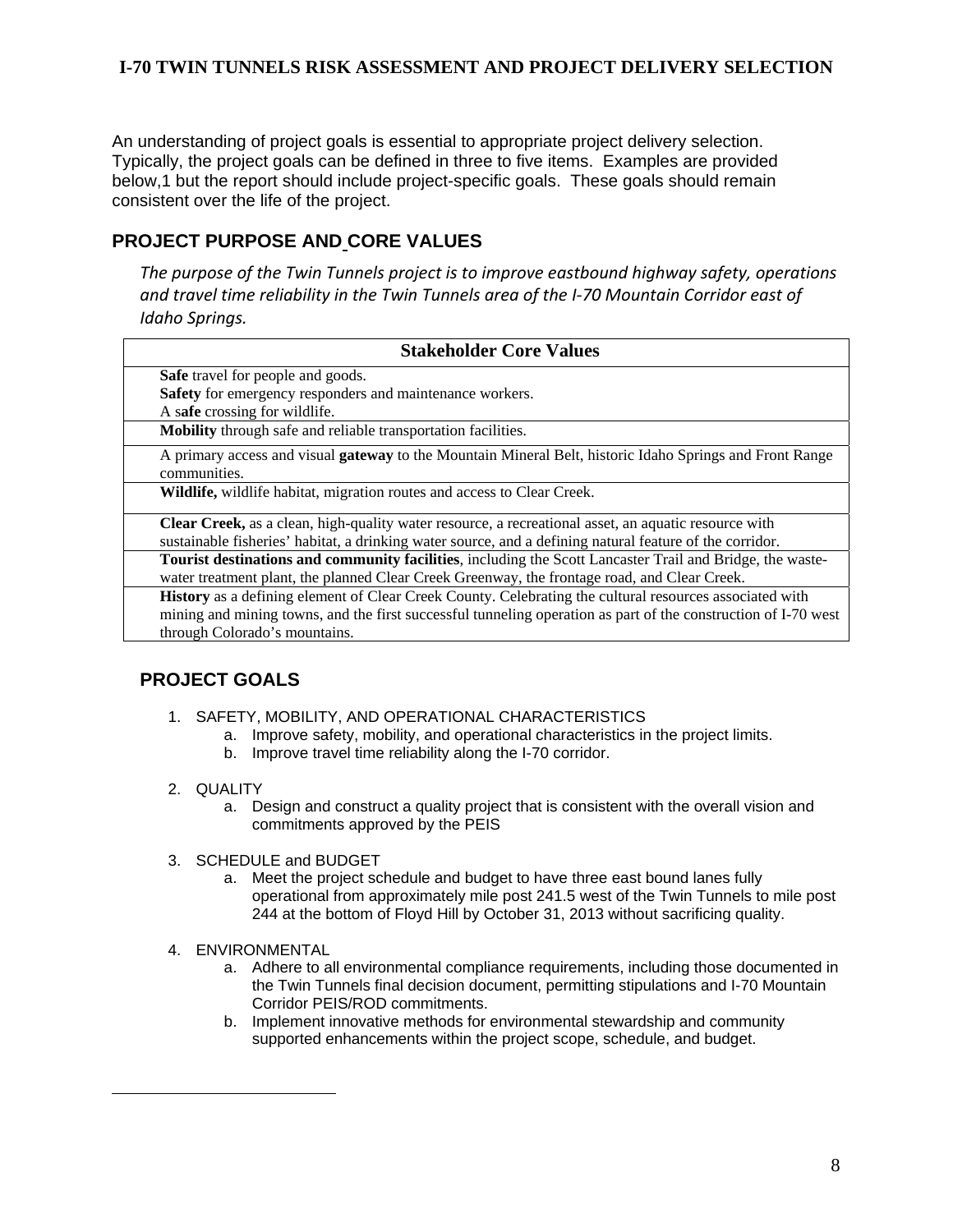#### 5. STAKEHOLDER INVOLVEMENT

- a. Provide meaningful stakeholder involvement as prescribed in the I-70 Mountain Corridor CSS.
- b. Facilitate and foster collaboration, communication, and partnerships among all members of the project team.
- 6. PUBLIC COMMUNICATION
	- a. Provide accurate, meaningful, and timely communication.

#### 7. CONSTRUCTION

- a. Maintain mobility through the project during construction.
- b. Provide safe conditions for workers and the traveling public.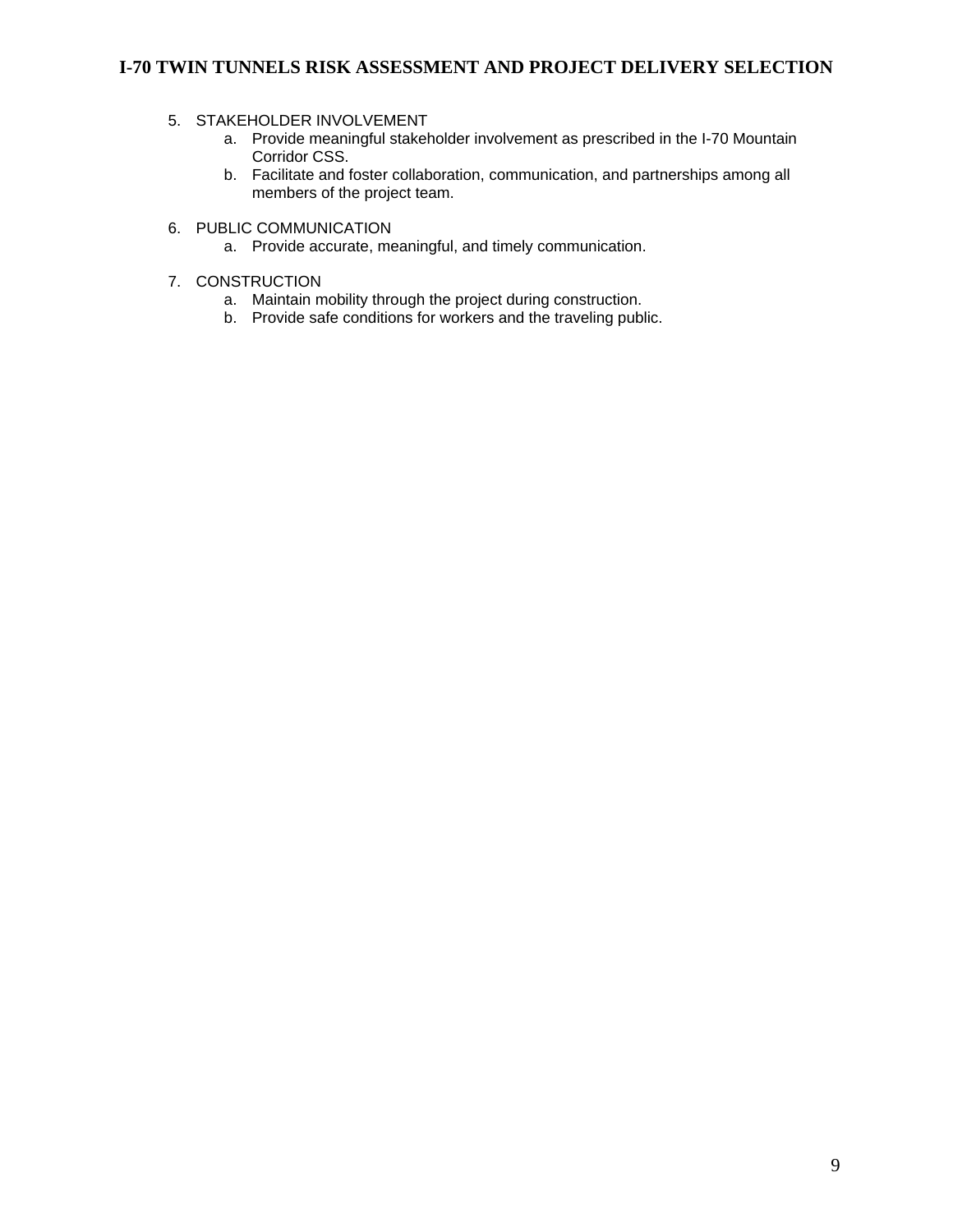### **Project Delivery Selection Matrix Summary**

Determine the factors that should be considered in the project delivery selection, discuss the opportunities and obstacles related to each factor, and document the discussion on the following pages. Then complete the summary below.

| PROJECT DELIVERY METHOD OPPORTUNITY/OBSTACLE SUMMARY |                 |     |                  |  |  |
|------------------------------------------------------|-----------------|-----|------------------|--|--|
| <b>DBB</b><br><b>CM/GC</b><br><b>DB</b>              |                 |     |                  |  |  |
| <b>Primary Evaluation Factors</b>                    |                 |     |                  |  |  |
| 1. Delivery Schedule                                 | ÷.              | Х   | $^{\mathrm{++}}$ |  |  |
| 2. Project Complexity & Innovation                   |                 | N/A | $+ +$            |  |  |
| 3. Level of Design                                   | ٠               | N/A | ┿                |  |  |
| 4. Initial Project Risk Assessment                   | ╈               | Χ   | $+ +$            |  |  |
| <b>Secondary Evaluation Factors</b>                  |                 |     |                  |  |  |
| 5. Cost                                              | ╈               | N/A | ┿                |  |  |
| 6. Staff Experience/Availability (Owner)             | $^{\mathrm{+}}$ | N/A | T                |  |  |
| 7. Level of Oversight and Control                    | ╈               | N/A | ┿                |  |  |
| 8. Competition and Contractor Experience             |                 | N/A |                  |  |  |

Key: **+ +** Most appropriate delivery method

- **<sup>+</sup>**Appropriate delivery method
- Least appropriate delivery method
- **X**Fatal Flaw (discontinue evaluation of this method)

**NA** Factor not applicable or not relevant to the selection of project delivery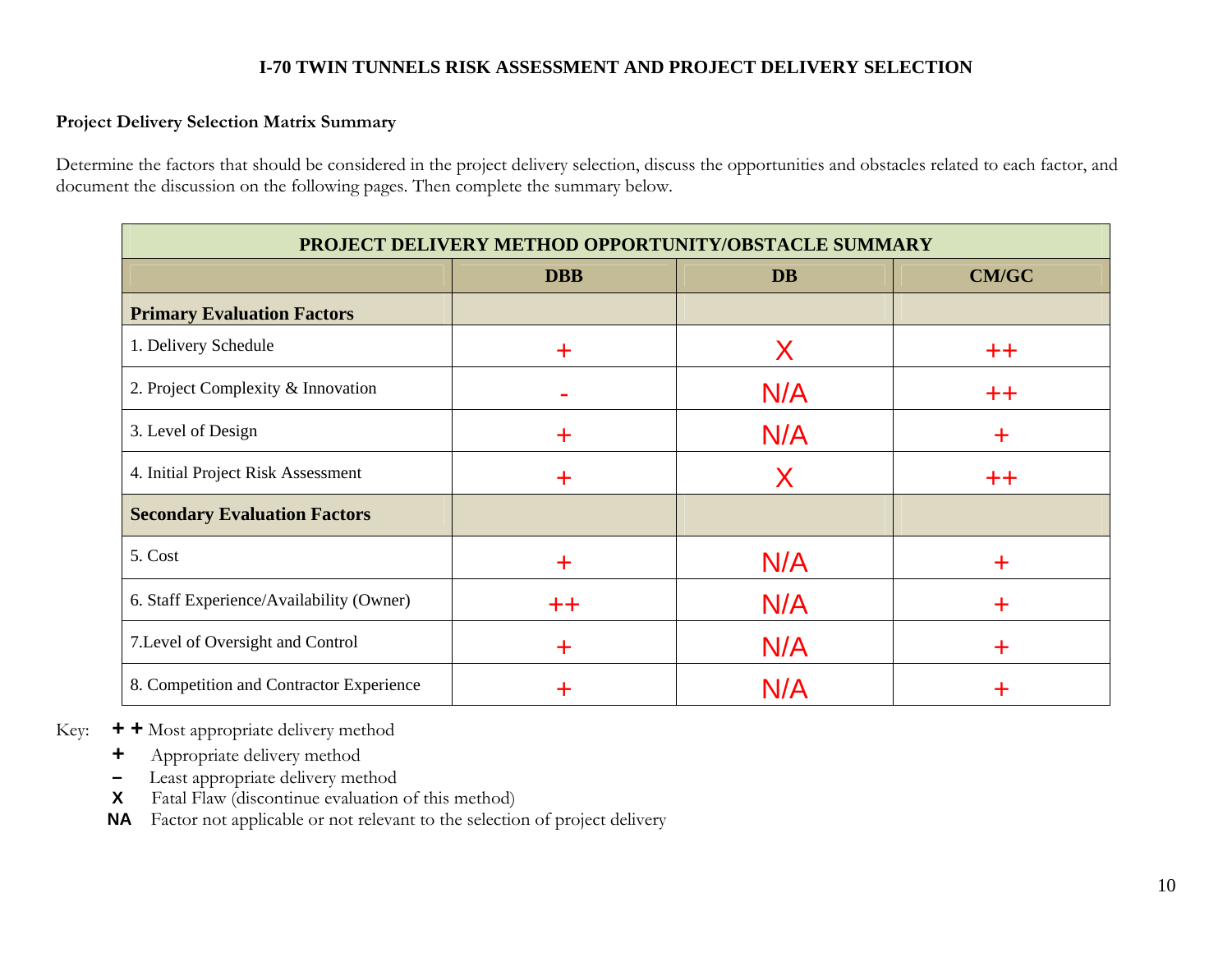# **CONCLUSIONS AND COMMENTS:**

On November 2<sup>nd</sup>, 2011 CDOT, the FHWA, and specialty units for Region 1 met and conducted a review for the Twin Tunnels Widening Project. Risks were identified, categorized, assessed, and listed. Design Bid Build, Design Build, and Construction Manager/General Contractor delivery methods were discussed in references to the goals and risks for the Twin Tunnels to determine the best project delivery method.

The merits of each delivery method were discussed and each method was evaluated under the four primary factors of Delivery Schedule, Complexity & Innovation, Level of Design, and Initial Project Risk Assessment. The secondary factors of Cost, Staff Experience/Availability(owner), Level of Oversight & Control, and Competition & Contractor Experience were also discussed and evaluated.

# **RESULTS AND RECOMMENDATIONS**

The Design-Build delivery method was eliminated during evaluation under the primary factors with regards to delivery schedule and initial project risk assessment. It was determined that Region 1 had **high** schedule risk if it utilized design-build delivery with regards to developing the contract, technical specifications, and having a conceptual design ready. The initial risk assessment also identified that several of the high risk areas had unknown risks at the present time and it would be hard to determine those risks for the technical specifications for any design build procurement book 2. After identifying these two areas as Fatal Flaws, the team did not evaluate Design-Build further.

The remaining Design-Bid-Build and CM/GC delivery methods were fully evaluated under all eight factors. Design-Bid-Build was evaluated as appropriate under method under the primary factors of Delivery Schedule, Project Complexity & Innovation, and Initial Risk Assessment. It was evaluated as no an appropriate delivery method under Level of Design. For the three secondary factors of Cost, Level of Oversight & Control, and Competition & Contractor Experience it was evaluated as appropriate and for Staff Experience/Availability(owner) it was evaluated as most Appropriate.

CM/GC was identified as most appropriate delivery method under the primary factors of Delivery Schedule, Project Complexity & Innovation, and Initial Risk Assessment. It was evaluated as an appropriate delivery method under Level of Design. For the four secondary factors of Cost, Staff Experience/Availability(owner), Level of Oversight & Control, and Competition & Contractor Experience, CM/GC was evaluated as an appropriate delivery method.

**CM/GC was evaluated to have three most appropriates under the Primary Factors and all other factors were rated at least appropriate. Design-Bid-Build was evaluated to have three appropriate ranks and one least appropriate ranks under the Primary Factors. Under secondary ranks, Design-Bid-Build had three appropriate and one most appropriate. Under the instructions and guidance of the I-70 Twin Tunnels Project Delivery Selection Approach Matrix, the Primary Factors show that CM/GC is the recommended delivery method for the Twin Tunnels Widening Project.**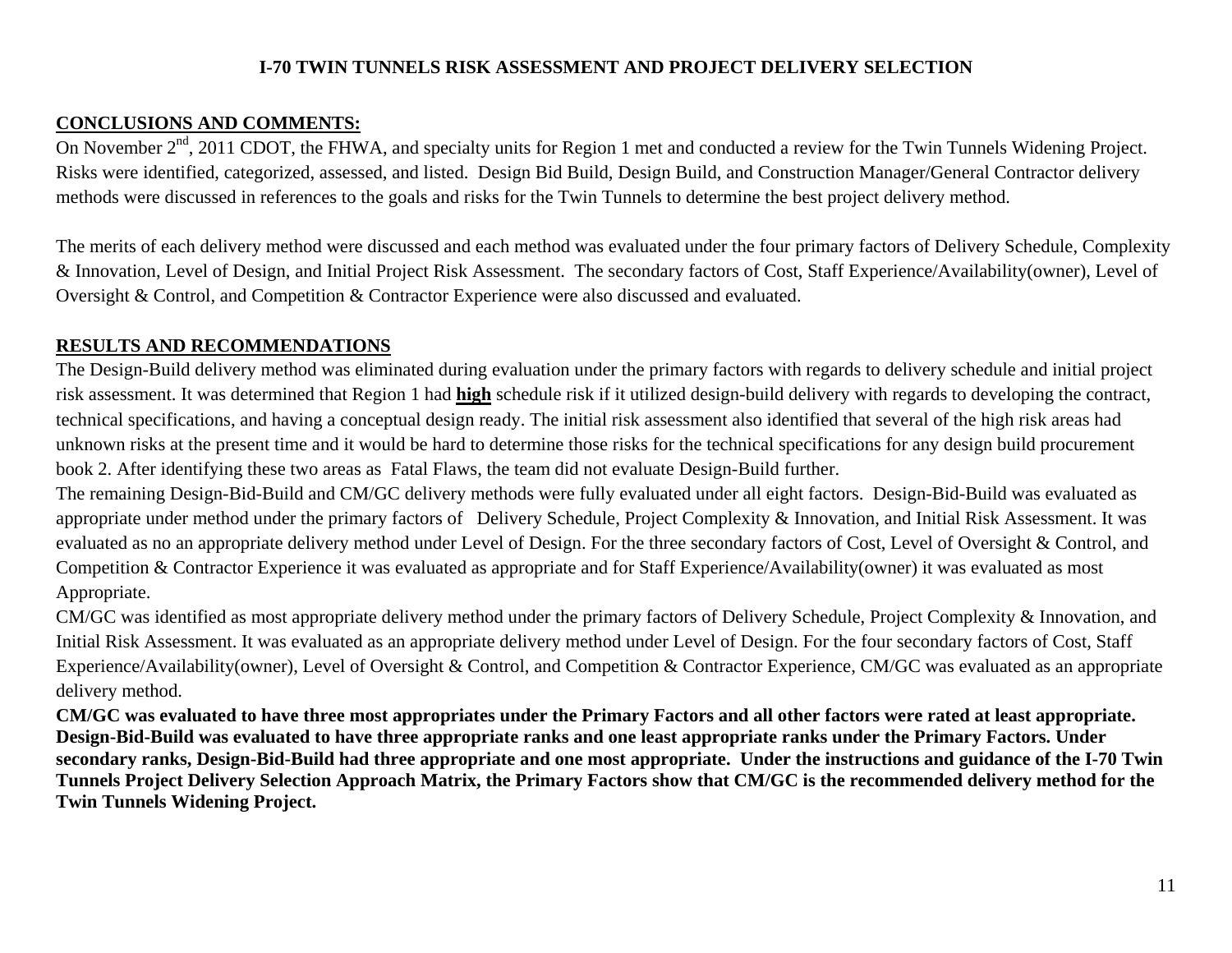**1) Delivery Schedule:** Delivery schedule is the overall project schedule from scoping through design, construction and opening to the public. Assess time considerations in getting the project started or funding dedicated and assess project completion importance.

#### **DESIGN-BID-BUILD**

*Requires time to perform sequential design and procurement, but if design time is available has the shortest procurement time after the design is complete.*

| <b>Opportunities</b>                                                      |           | <b>Obstacles</b>                                                                   |
|---------------------------------------------------------------------------|-----------|------------------------------------------------------------------------------------|
| Use of A+B (Cost + Time) Delivery.                                        |           | Schedule demands a faster design and procurement                                   |
| Shortest procurement period                                               |           | timeframe                                                                          |
| Elements of design can be advanced prior to                               | $\bullet$ | May require multiple phases to complete construction                               |
| permitting, construction, etc.<br>Time to communicate/discuss design with |           | schedule. Linear design and procurement of 1 phase                                 |
| stakeholders                                                              |           | may not be optimal.                                                                |
|                                                                           |           | Design and construction schedules can be unrealistic<br>due to lack industry input |

# **DESIGN-BUILD**

*Can get project under construction (and meet funding obligations) before completing design. Parallel process of design and construction can accelerate project delivery schedule; however, procurement time can be lengthy due to the need for an accurate RFP.* 

| <b>Opportunities</b>                                                                                                                                | <b>Obstacles</b>                                                                                                          |
|-----------------------------------------------------------------------------------------------------------------------------------------------------|---------------------------------------------------------------------------------------------------------------------------|
| Procurement of capable Design-Build Team would                                                                                                      | Schedule does not provide enough time for<br>$\bullet$                                                                    |
| provide innovation to complete on schedule.                                                                                                         | adequate procurement of Design-Build Team.                                                                                |
| Potential to accelerate schedule through parallel<br>design-build process<br>Industry input into design and schedule                                | Shifting schedule risk to DB team could impact budget<br>and schedule.                                                    |
| Ability to start construction before entire design,<br>ROW, etc. is complete (i.e., phased design)<br>More efficient procurement of long-lead items | Undefined events or conditions found after<br>$\bullet$<br>procurement, but during design can impact schedule<br>and cost |
|                                                                                                                                                     | Time required to define technical requirements and<br>expectations through RFP development can be lengthy                 |
|                                                                                                                                                     | Time required to gain acceptance of quality program                                                                       |
|                                                                                                                                                     | Requires agency and stakeholder commitments to an                                                                         |
|                                                                                                                                                     | expeditious review of design                                                                                              |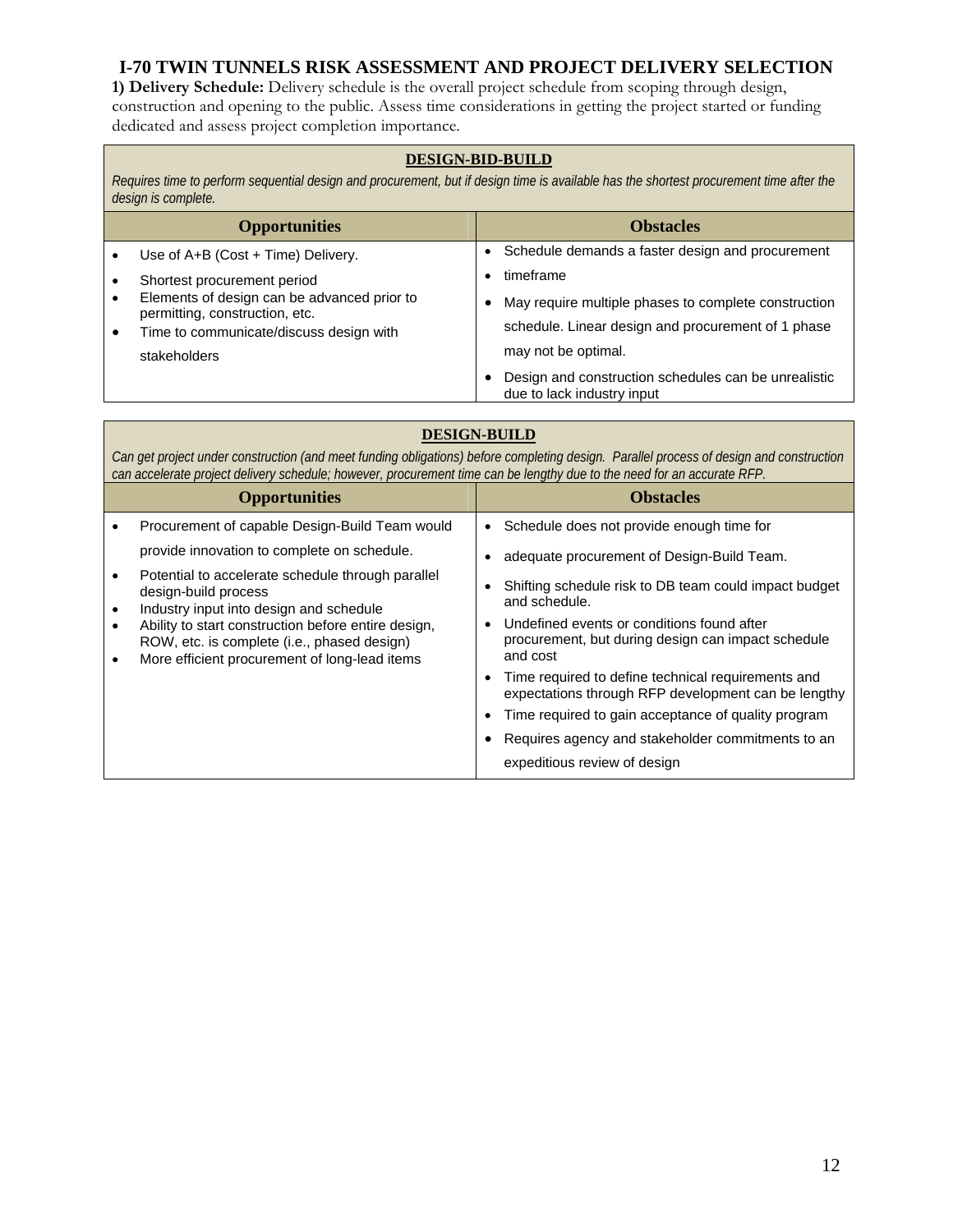#### **CM/GC**

*Quickly gets contractor under contract and under construction to meet funding obligations before completing design. Parallel process of development of contract requirements, design, procurements, and construction can accelerate project schedule, but schedule can be slowed down by CM/GC design process and Guaranteed Maximum Price (GMP)negotiations and contracting.* 

| <b>Opportunities</b>             |                                                                                                                                                                                                                                                                                                                                                                                                                                                                                                                                                                                                                                                                          | <b>Obstacles</b>                                              |                                                                                                                                                                                                                                                                                                                                   |  |  |  |
|----------------------------------|--------------------------------------------------------------------------------------------------------------------------------------------------------------------------------------------------------------------------------------------------------------------------------------------------------------------------------------------------------------------------------------------------------------------------------------------------------------------------------------------------------------------------------------------------------------------------------------------------------------------------------------------------------------------------|---------------------------------------------------------------|-----------------------------------------------------------------------------------------------------------------------------------------------------------------------------------------------------------------------------------------------------------------------------------------------------------------------------------|--|--|--|
|                                  | Phased GMPs can be utilized.                                                                                                                                                                                                                                                                                                                                                                                                                                                                                                                                                                                                                                             | $\bullet$                                                     | Multiple GMP and PS&E packages can be                                                                                                                                                                                                                                                                                             |  |  |  |
| $\bullet$<br>٠<br>٠<br>$\bullet$ | Having a contractor on board before NEPA is<br>complete to help with complicated tunnel design and<br>construction phasing will allow the schedule to be<br>met. Also an ICE.<br>Ability to start construction before entire design,<br>ROW, etc. is complete (i.e., phased design)<br>More efficient procurement of long-lead items<br>Early identification and resolution of design and<br>construction issues (e.g., utility, ROW, and<br>earthwork)<br>Can provide a shorter procurement schedule than<br>Db<br>Team involvement for schedule optimization<br>Continuous constructability review and VE<br>Maintenance of Traffic improves with contractor<br>inputs | $\bullet$<br>$\bullet$<br>$\bullet$<br>$\bullet$<br>$\bullet$ | challenging to manage and administer.<br>Separate bid packages must be complete biddable<br>packages.<br>Potential for not reaching GMP and substantially<br>delaying schedule<br>GMP negotiation can delay the schedule<br>Schedule-driven goals may drive up cost<br>Designer-contractor-agency disagreements can add<br>delays |  |  |  |
|                                  | <b>Delivery Schedule Summary</b>                                                                                                                                                                                                                                                                                                                                                                                                                                                                                                                                                                                                                                         |                                                               |                                                                                                                                                                                                                                                                                                                                   |  |  |  |

| Denvery Schedule Summary |              |  |  |  |  |
|--------------------------|--------------|--|--|--|--|
|                          | <b>CM/GC</b> |  |  |  |  |
| 1. Delivery Schedule     |              |  |  |  |  |

| Key: | + + Most appropriate delivery method + Appropriate delivery method |                                                                                                 |
|------|--------------------------------------------------------------------|-------------------------------------------------------------------------------------------------|
|      |                                                                    | - Least appropriate delivery method <b>X</b> Fatal Flaw (discontinue evaluation of this method) |
|      |                                                                    | <b>NA</b> Factor not applicable or not relevant to the selection of project delivery            |
|      |                                                                    |                                                                                                 |
|      |                                                                    |                                                                                                 |
|      |                                                                    |                                                                                                 |
|      |                                                                    |                                                                                                 |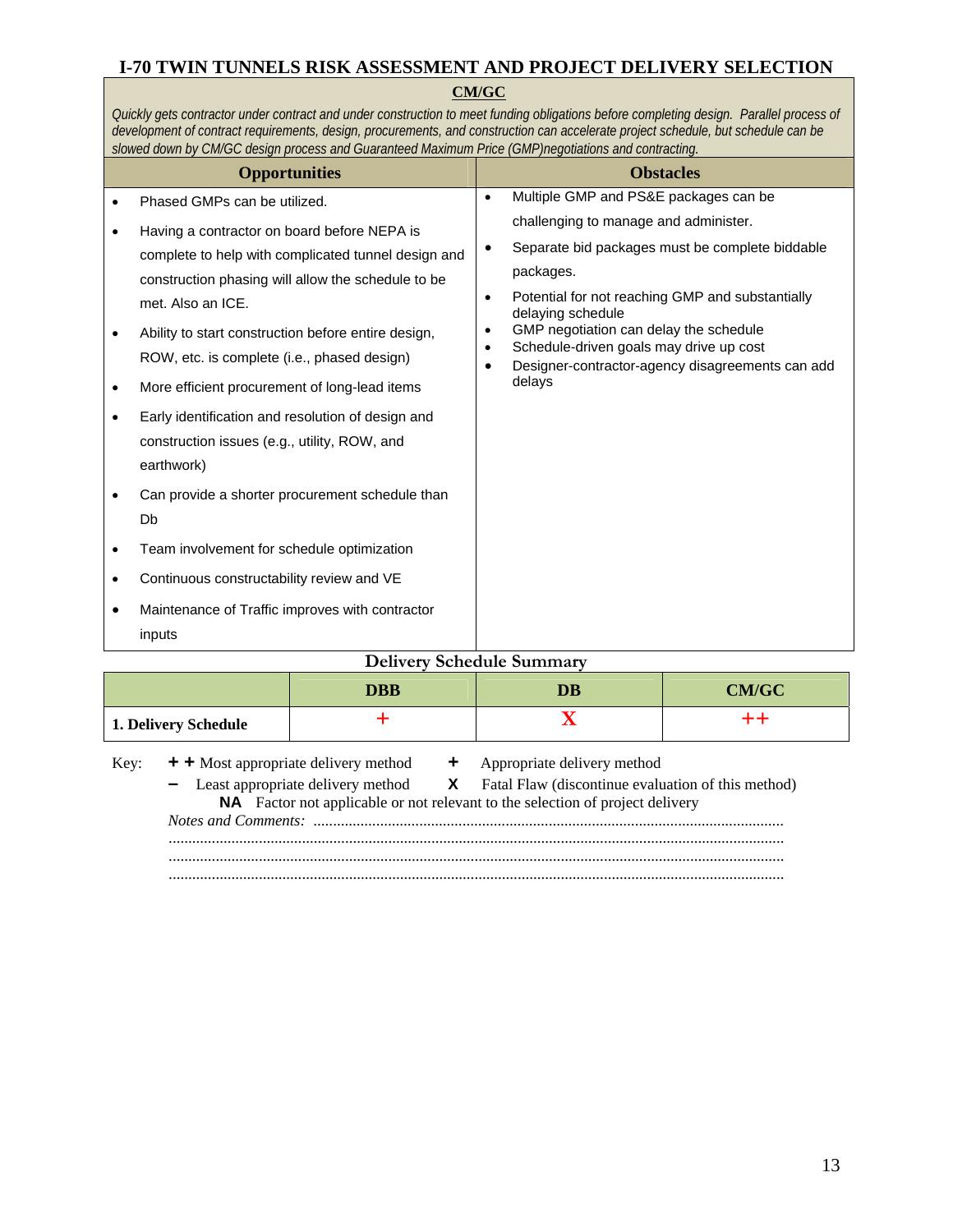**2) Project Complexity & Innovation:** Project complexity and innovation is the nature of project that seeks for the applicability of new designs or processes to resolve complex and technical issues.

|                                                                                                                                                                                                                                                                                                                                                            | <b>DESIGN-BID-BUILD</b><br>Allows CDOT to fully resolve complex and qualitative designs before procurement. Innovation provided by CDOT/Consultant expertise<br>and through traditional owner directed processes such as VE studies, contractor bid alternatives, and post-bid VE. |                                                                                                                                                                                                        |  |  |
|------------------------------------------------------------------------------------------------------------------------------------------------------------------------------------------------------------------------------------------------------------------------------------------------------------------------------------------------------------|------------------------------------------------------------------------------------------------------------------------------------------------------------------------------------------------------------------------------------------------------------------------------------|--------------------------------------------------------------------------------------------------------------------------------------------------------------------------------------------------------|--|--|
|                                                                                                                                                                                                                                                                                                                                                            | <b>Opportunities</b>                                                                                                                                                                                                                                                               | <b>Obstacles</b>                                                                                                                                                                                       |  |  |
|                                                                                                                                                                                                                                                                                                                                                            | CDOT can procure geotechnical and tunnel                                                                                                                                                                                                                                           | Desired solution requires geotechnical and tunnel<br>$\bullet$                                                                                                                                         |  |  |
|                                                                                                                                                                                                                                                                                                                                                            | expertise for design. CDOT& consultant expertise                                                                                                                                                                                                                                   | expertise<br>٠                                                                                                                                                                                         |  |  |
|                                                                                                                                                                                                                                                                                                                                                            | can select innovation independently of contractor<br>abilities<br>Opportunities for value engineering studies and                                                                                                                                                                  | Unknown costs due to pricing of risk<br>$\bullet$<br>Innovations can add cost or time and restrain<br>$\bullet$<br>contractor's benefits<br>No contractor input to optimize costs<br>$\bullet$         |  |  |
|                                                                                                                                                                                                                                                                                                                                                            | constructability review during design, more time for<br>design solutions<br>Full control in selection of design expertise                                                                                                                                                          | Limited flexibility for integrated design and<br>$\bullet$<br>construction solutions (limited to constructability)<br>Difficult to assess construction time and cost due to<br>$\bullet$<br>innovation |  |  |
| <b>DESIGN-BUILD</b><br>Incorporates design-builder into design process through best value selection and contractor proposed Alternate Technical Concepts<br>(ATCs) – which are a cost oriented approach to providing complex and innovative designs. Requires that desired solutions to complex<br>projects be well defined through contract requirements. |                                                                                                                                                                                                                                                                                    |                                                                                                                                                                                                        |  |  |
|                                                                                                                                                                                                                                                                                                                                                            | <b>Opportunities</b>                                                                                                                                                                                                                                                               | <b>Obstacles</b>                                                                                                                                                                                       |  |  |
| N/A<br>N/A                                                                                                                                                                                                                                                                                                                                                 |                                                                                                                                                                                                                                                                                    |                                                                                                                                                                                                        |  |  |

# **CM/GC**

*Allows independent selection of designer and contractor based on qualifications to jointly address complex innovative designs through three party collaboration of CDOT, designer and Contractor. Allows for a qualitative (non price oriented) design but requires agreement on GMP.*

|           | <b>Opportunities</b>                                                                                        | <b>Obstacles</b>                                                                                                                          |
|-----------|-------------------------------------------------------------------------------------------------------------|-------------------------------------------------------------------------------------------------------------------------------------------|
|           | Innovations, risk mitigation, and cost approaches                                                           | Innovations, risk mitigation, and added value can<br>$\bullet$                                                                            |
|           | can be negotiated within the team.                                                                          | increase project budgets, introduce scope creep, and                                                                                      |
|           | Having a contractor on board to help with                                                                   | add complexity.                                                                                                                           |
|           | complicated tunnel design and construction                                                                  | Cost competitiveness – single source negotiated GMP<br>$\bullet$<br>Limited competition in design after designer is selected<br>$\bullet$ |
|           | phasing will allow the schedule to be met.                                                                  | Scope additions can be difficult to manage<br>٠<br>Innovations can add cost or time<br>$\bullet$                                          |
|           | Highly innovative process through 3 party                                                                   |                                                                                                                                           |
|           | collaboration                                                                                               |                                                                                                                                           |
|           | Allows for owner control of a designer/contractor                                                           |                                                                                                                                           |
|           | process for developing innovative solutions                                                                 |                                                                                                                                           |
| $\bullet$ | Allows for an independent selection of the best                                                             |                                                                                                                                           |
| $\bullet$ | qualified designer and best qualified contractor<br>VE inherent in process and enhanced<br>constructability |                                                                                                                                           |
| ٠         | Risk of innovation can be better defined and<br>minimized and allocated                                     |                                                                                                                                           |
|           | Can take to market for bidding as contingency                                                               |                                                                                                                                           |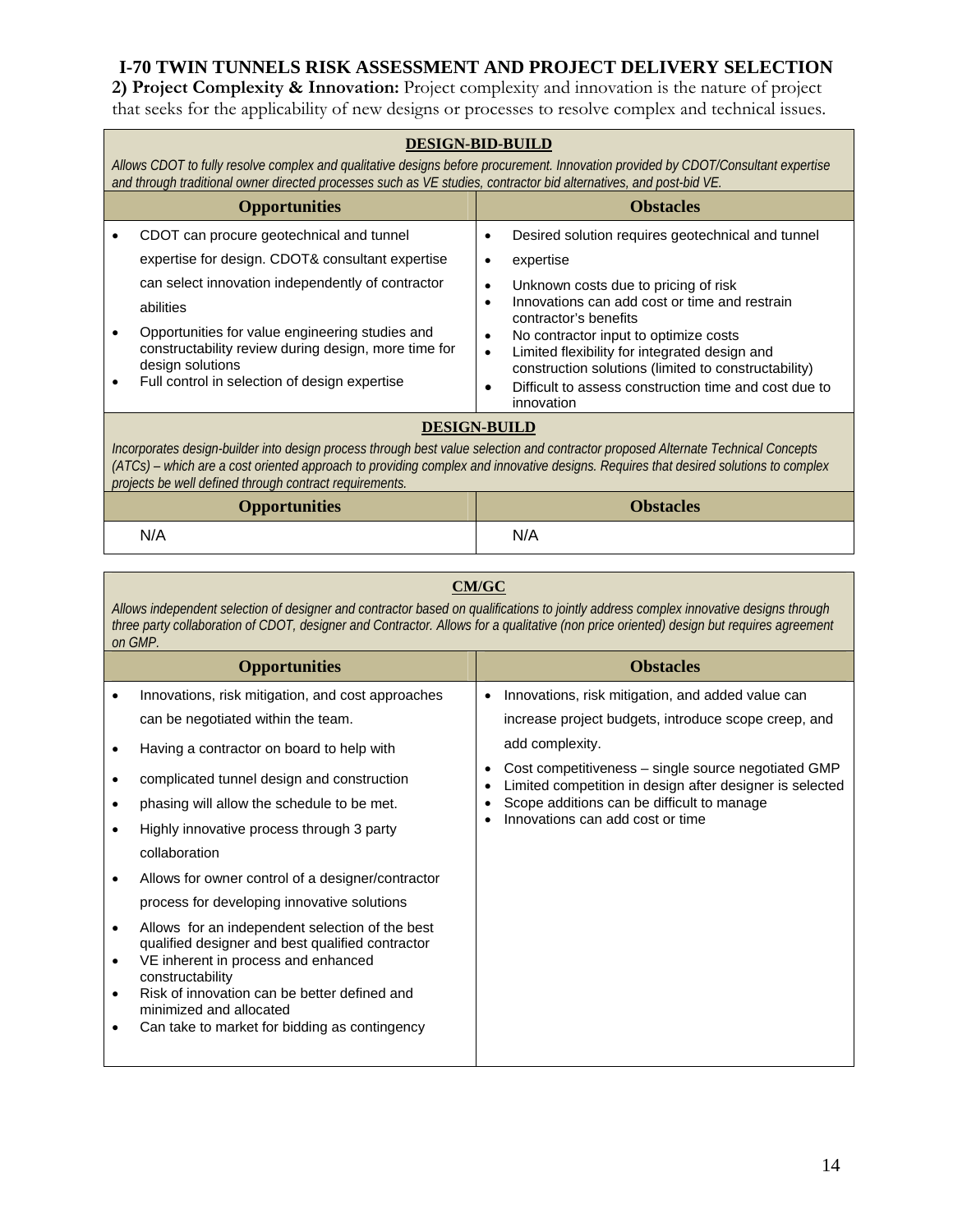# **I-70 TWIN TUNNELS RISK ASSESSMENT AND PROJECT DELIVERY SELECTION Project Complexity & Innovation Summary**

|                                                 |                                                                                                                                                                                                                                   | <b>DBB</b> | DB                          | CM/GC |
|-------------------------------------------------|-----------------------------------------------------------------------------------------------------------------------------------------------------------------------------------------------------------------------------------|------------|-----------------------------|-------|
| 2. Project Complexity $\&$<br><b>Innovation</b> |                                                                                                                                                                                                                                   |            | N/A                         |       |
| Key:                                            | $+$ + Most appropriate delivery method<br>- Least appropriate delivery method <b>X</b> Fatal Flaw (discontinue evaluation of this method)<br><b>NA</b> Factor not applicable or not relevant to the selection of project delivery |            | Appropriate delivery method |       |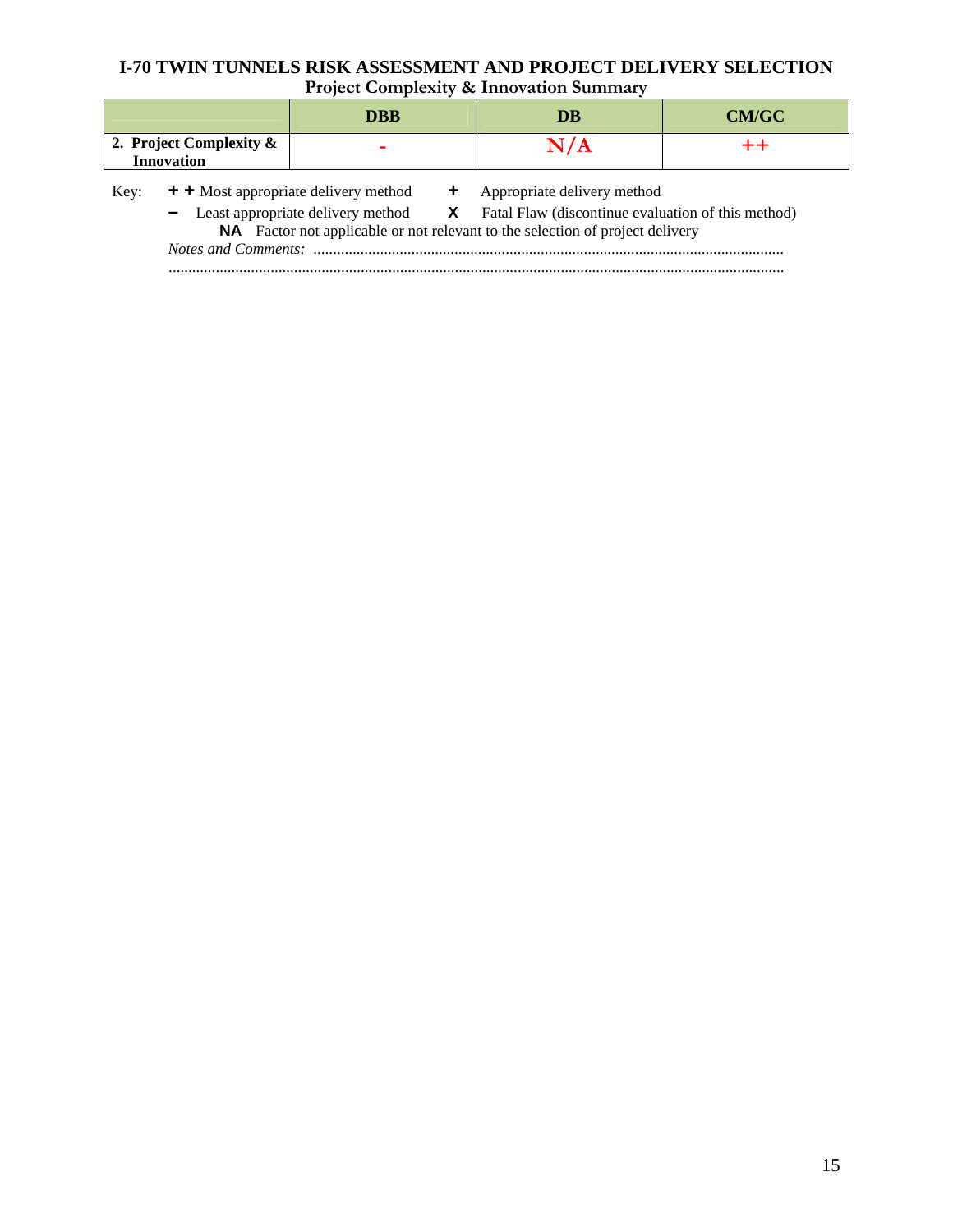**3) Level of Design:** Level of design is the percentage of design completion at the time of the project delivery procurement

|                                                                                                                                                                                                                                                                                                                                        | <b>DESIGN-BID-BUILD</b><br>100% design by CDOT, with CDOT having complete control over the design.                                                                                                                                                                                                                                                                                                                                                                                    |  |  |  |
|----------------------------------------------------------------------------------------------------------------------------------------------------------------------------------------------------------------------------------------------------------------------------------------------------------------------------------------|---------------------------------------------------------------------------------------------------------------------------------------------------------------------------------------------------------------------------------------------------------------------------------------------------------------------------------------------------------------------------------------------------------------------------------------------------------------------------------------|--|--|--|
| <b>Opportunities</b>                                                                                                                                                                                                                                                                                                                   | <b>Obstacles</b>                                                                                                                                                                                                                                                                                                                                                                                                                                                                      |  |  |  |
| 100% design by owner<br>$\bullet$<br>Agency has complete control over the design (can<br>$\bullet$<br>be beneficial when there is one specific solution for<br>a project)<br>The scope of the project is well defined through<br>$\bullet$<br>complete plans and contract documents<br>Well-known process to the industry<br>$\bullet$ | $\bullet$<br>Design is conceptual at this time and CDOT does not<br>have enough tunnel experience on staff for project.<br>Owner design errors can result in a higher number of<br>$\bullet$<br>change orders, claims, etc.<br>Minimizes competitive innovation opportunities<br>Can reduce the level of constructability since the<br>$\bullet$<br>contractor is not bought into the project until after the<br>design is complete<br>Final design cannot start until NEPA complete. |  |  |  |
| Design advanced by CDOT to the level necessary to precisely define contract requirements and properly allocate risk (typically 30% or<br>$\textit{less}$ ).                                                                                                                                                                            | <b>DESIGN-BUILD</b>                                                                                                                                                                                                                                                                                                                                                                                                                                                                   |  |  |  |
| <b>Opportunities</b>                                                                                                                                                                                                                                                                                                                   | <b>Obstacles</b>                                                                                                                                                                                                                                                                                                                                                                                                                                                                      |  |  |  |
| <u>CM/GC</u><br>Can utilize a lower level of design prior to contracting and joint collaboration of CDOT, designer, and contractor in the further<br>development of the design. Iterative nature of design process risks extending the project schedule.                                                                               |                                                                                                                                                                                                                                                                                                                                                                                                                                                                                       |  |  |  |
|                                                                                                                                                                                                                                                                                                                                        |                                                                                                                                                                                                                                                                                                                                                                                                                                                                                       |  |  |  |
| <b>Opportunities</b>                                                                                                                                                                                                                                                                                                                   | <b>Obstacles</b>                                                                                                                                                                                                                                                                                                                                                                                                                                                                      |  |  |  |

#### **Level of Design Summary**

|                    | <b>DBB</b> | DB | <b>CM/GC</b> |
|--------------------|------------|----|--------------|
| 3. Level of Design |            | ᅩ  |              |

- 
- Key: **+ +** Most appropriate delivery method **+** Appropriate delivery method **-** Least appropriate delivery method **X** Fatal Flaw (discontinue evaluation of this method) **–** Least appropriate delivery method **X** Fatal Flaw (discontinue evaluation of this method) **NA** Factor not applicable or not relevant to the selection of project delivery *Notes and Comments: ........................................................................................................................*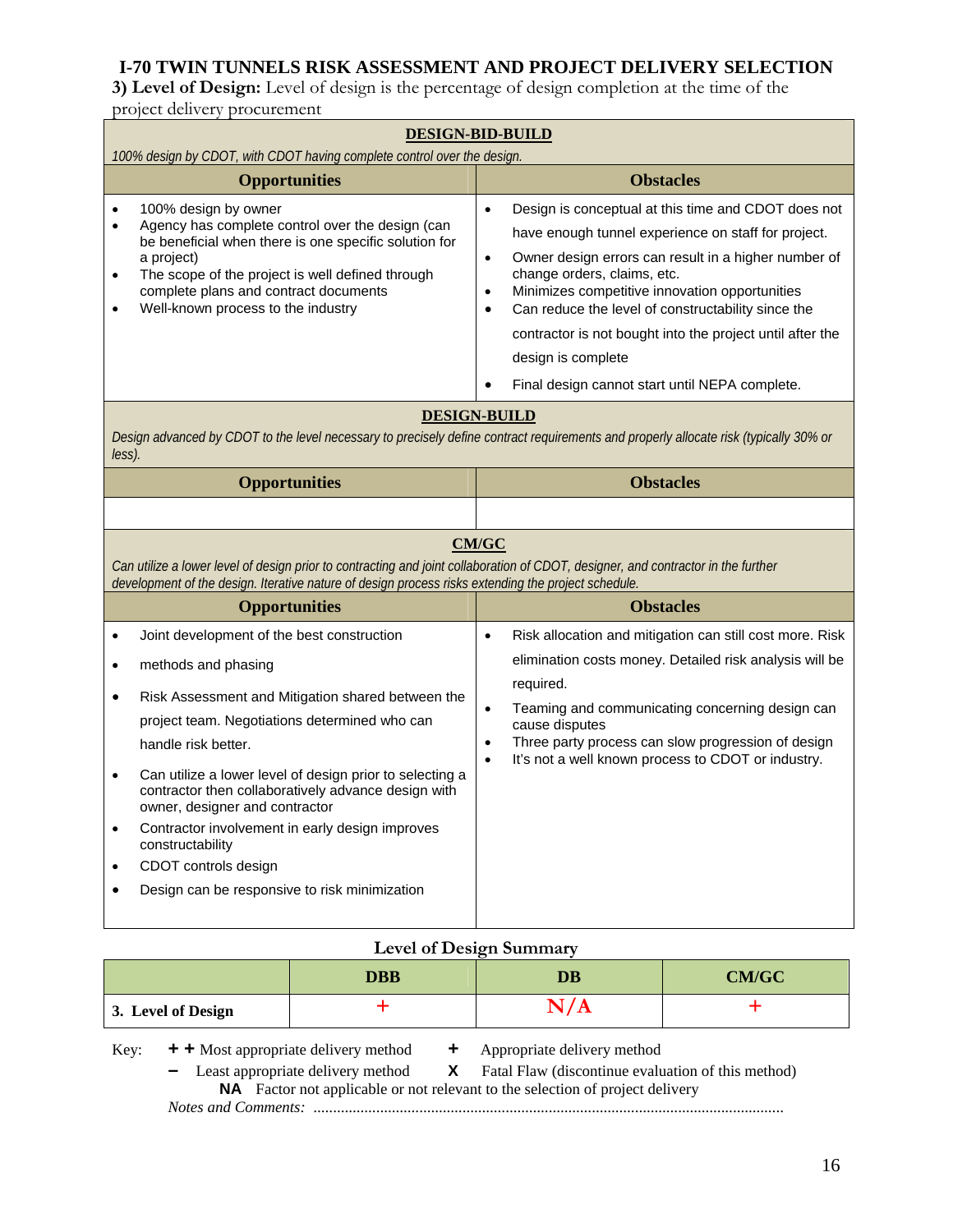**4) Initial Risk Assessment:** Risk is an uncertain event or condition that, if it occurs, has a negative effect on a project's objectives. Risk allocation is the assignment of unknown events or conditions to the party that can best manage them. An initial assessment of project risks is important to ensure the selection of the delivery method that can properly address them. An approach that focuses on a fair allocation of risk will be most successful. Refer to the risk discussion and checklists in the appendix.

#### **DESIGN-BID-BUILD**

*Risk allocation for design-bid-build best is understood by the industry, but requires that most design-related risks and third party risks be resolved prior to procurement to avoid costly contractor contingency pricing and change orders and claims.*

| <b>Opportunities</b>                                                                                                                                                                                             |           | <b>Obstacles</b>                                      |
|------------------------------------------------------------------------------------------------------------------------------------------------------------------------------------------------------------------|-----------|-------------------------------------------------------|
| CDOT can take on the risk and mitigate it through                                                                                                                                                                | $\bullet$ | Too many risks and unknown parameters at this time.   |
| CMOS and F/A pools.                                                                                                                                                                                              | ٠         | All risk mitigations cannot be assessed for price and |
| Known protocols for permitting                                                                                                                                                                                   |           | schedule impacts until decision document is signed.   |
| CU Risk Assessment could help define cost                                                                                                                                                                        |           |                                                       |
| and schedule impacts.                                                                                                                                                                                            |           |                                                       |
| <b>DESIGN-BUILD</b>                                                                                                                                                                                              |           |                                                       |
| Provides opportunity to properly allocate risks to the party best able to manage them, but requires risks allocated to design-builder to be<br>well defined to minimize contractor contingency pricing of risks. |           |                                                       |
| <b>Opportunities</b>                                                                                                                                                                                             |           | Obstacles)                                            |

# **CM/GC**

*Provides opportunity for CDOT, designer, and contractor to collectively identify and minimize project risks, and allocate risk to appropriate party. Has potential to minimize contractor contingency pricing of risk, but can lose the element of competition in pricing.*

| <b>Opportunities</b>                       |           | <b>Obstacles</b>                                      |
|--------------------------------------------|-----------|-------------------------------------------------------|
| Complex design and construction needs the  | $\bullet$ | Tough negotiations. Owner needs to understand         |
| collaboration of CDOT, the designer and a  |           | difference between what it thinks decisions costs and |
| contractor.                                |           | what decisions really cost.                           |
| More flexibility to assess and share risk. |           | More involvement and project management required.     |
| CU Risk Assessment could help define cost  | $\bullet$ | Multiple Permits may be required.                     |
| and schedule impacts.                      |           |                                                       |
|                                            |           |                                                       |
|                                            |           |                                                       |
|                                            |           |                                                       |

| <b>DBB</b> |                                      | <b>Initial Risk Assessment Summary</b><br>DB     | <b>CM/GC</b>                                                                                                                                                                                                           |  |
|------------|--------------------------------------|--------------------------------------------------|------------------------------------------------------------------------------------------------------------------------------------------------------------------------------------------------------------------------|--|
|            | 4. Initial Risk<br><b>Assessment</b> |                                                  |                                                                                                                                                                                                                        |  |
| Key:       | Notes and Comments:                  | $\div$ + Most appropriate delivery method $\div$ | Appropriate delivery method<br>- Least appropriate delivery method <b>X</b> Fatal Flaw (discontinue evaluation of this method)<br><b>NA</b> Factor not applicable or not relevant to the selection of project delivery |  |

**5) Cost:** Project cost is the financial process related to meeting budget restrictions, early and precise cost estimation, and control of project costs.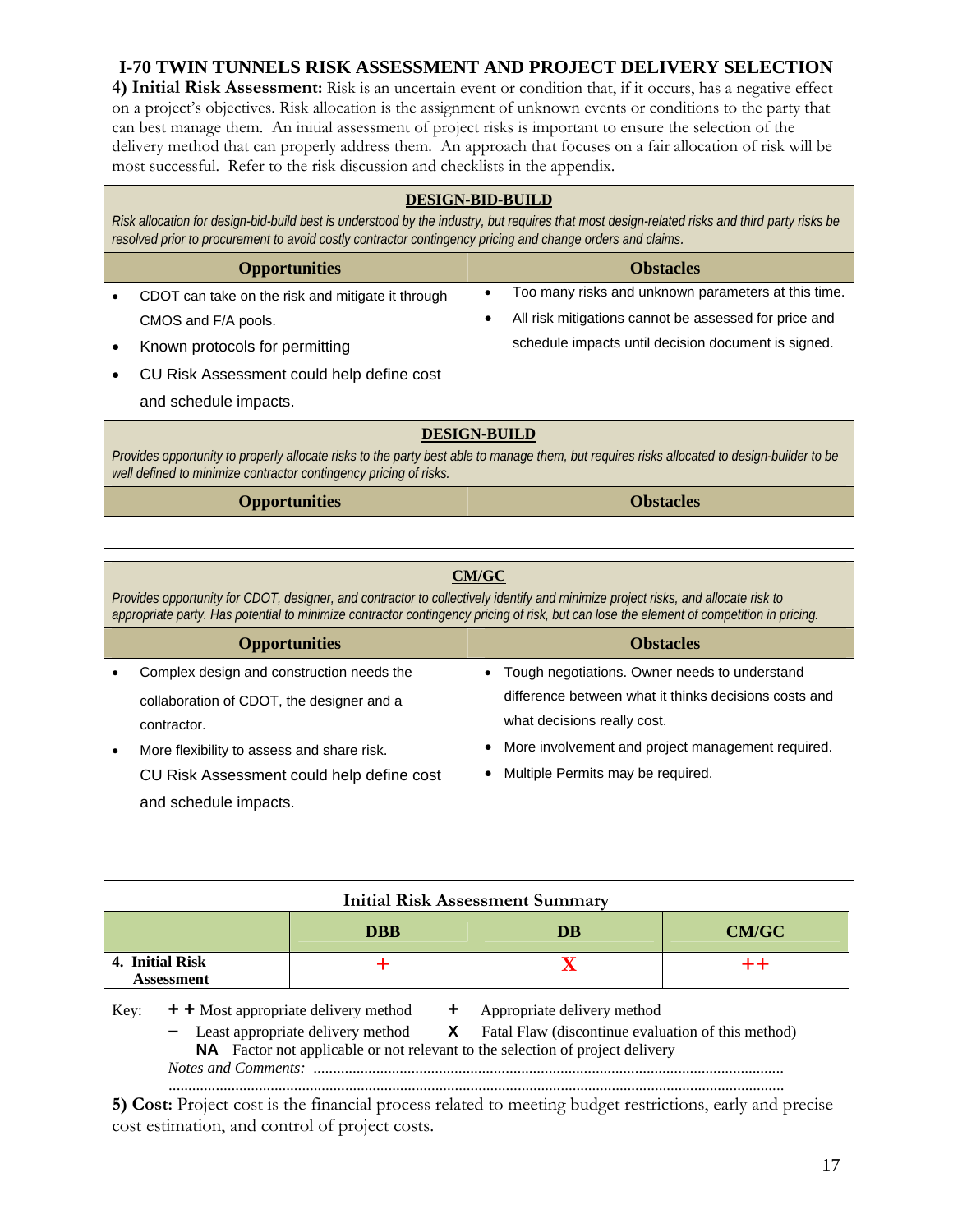#### **DESIGN-BID-BUILD**

*Competitive bidding provides a low cost construction for a fully defined scope of work. Costs accuracy limited until design is completed. More likelihood of cost change orders due to contractor having no design responsibility.*

| <b>Opportunities</b>                                                                     |                                                                            | <b>Obstacles</b>                                                                            |
|------------------------------------------------------------------------------------------|----------------------------------------------------------------------------|---------------------------------------------------------------------------------------------|
| Competitive bidding provides a low cost construction<br>to a fully defined scope of work |                                                                            | Cost reductions due to contractor innovation and<br>constructability is difficult to obtain |
| Construction unit costs are contractually set before<br>construction begins              | More potential of cost change orders due to owner<br>design responsibility |                                                                                             |

#### **DESIGN-BUILD**

*Designer-builder collaboration and ATCs can provide a cost-efficient response to project goals. Costs are determined with design-build proposal, early in design process. Allows a variable scope bid to match a fixed budget. Poor risk allocation can result in high contingencies.*

| <b>Opportunities</b> | <b>Obstacles</b> |
|----------------------|------------------|
| N/A                  | N/A              |

#### **CM/GC**

*CDOT/designer/contractor collaboration to reduce risk pricing can provide a low cost project however non-competitive negotiated GMP introduces price risk. Good flexibility to design to a budget.*

| <b>Opportunities</b>                                                                                  | <b>Obstacles</b>                                                                                                                          |
|-------------------------------------------------------------------------------------------------------|-------------------------------------------------------------------------------------------------------------------------------------------|
| Owner/designer/contractor collaboration to reduce<br>project risk can result in lowest project costs. | Non-competitive negotiated GMP introduces price<br>risk                                                                                   |
| Early contractor involvement can result in cost<br>savings through VE and constructability            | Difficulty in GMP negotiation introduces some risk<br>that GMP will not be successfully executed requiring<br>aborting the CM/GC process. |
| Cost will be known earlier when compared to DBB                                                       |                                                                                                                                           |
| Integrated design/construction process can provide<br>a cost efficient strategies to project goals    |                                                                                                                                           |
| Can provide a cost efficient response to the project                                                  |                                                                                                                                           |
| goals                                                                                                 |                                                                                                                                           |
| Independent Cost Estimator validation.                                                                |                                                                                                                                           |

#### **Cost Summary**

|         | <b>DBB</b> | <b>DB</b>    | <b>CM/GC</b> |
|---------|------------|--------------|--------------|
| 5. Cost |            | $\mathbf{u}$ |              |

Key: **+ +** Most appropriate delivery method **+** Appropriate delivery method

**–** Least appropriate delivery method **X** Fatal Flaw (discontinue evaluation of this method) **NA** Factor not applicable or not relevant to the selection of project delivery

*Notes and Comments: ........................................................................................................................*  ............................................................................................................................................................. .............................................................................................................................................................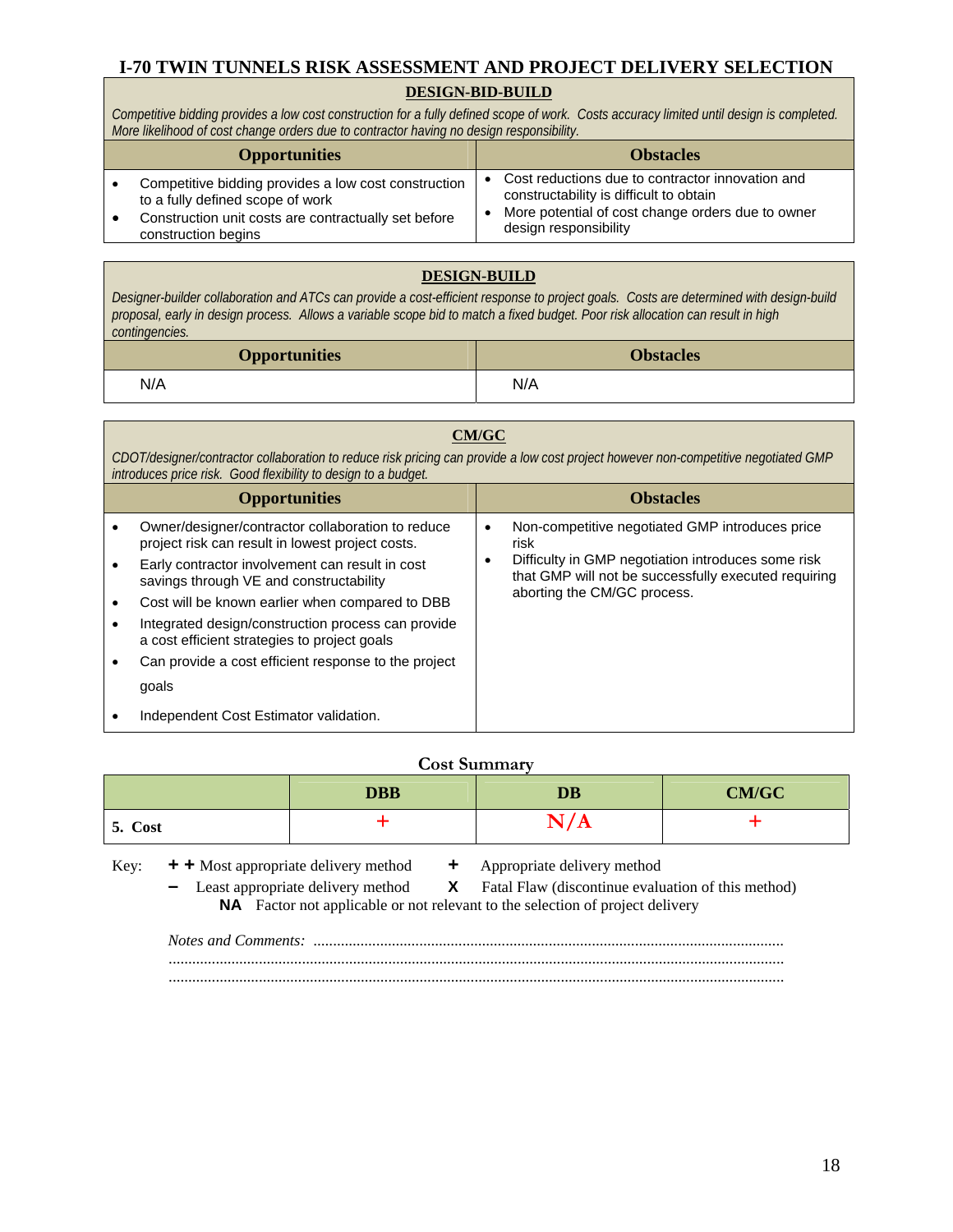**6) Staff Experience/Availability:** Owner staff experience and availability as it relates to the project delivery methods in question.

#### **DESIGN-BID-BUILD**

*Technical and management resources necessary to perform the design and plan development. Resource needs can be more spread out.*

| <b>Opportunities</b>                                                                |           | <b>Obstacles</b>                                                       |
|-------------------------------------------------------------------------------------|-----------|------------------------------------------------------------------------|
| Excellent experienced staff resources are available.                                | $\bullet$ | Minimal Tunnel Construction Experience.                                |
| Agency and consultants have high level of<br>experience with the traditional system |           | Staff's responsibilities are spread out over a longer<br>design period |
| Designers can be more interchangeable between<br>projects                           |           |                                                                        |

#### **DESIGN-BUILD**

*Technical and management resources and expertise necessary to develop the RFQ and RFP and administrate the procurement. Concurrent need for both design and construction resources to oversee the implementation.*

| <b>Opportunities</b> | <b>Obstacles</b> |
|----------------------|------------------|
| N/A                  | N/A              |

| <b>CM/GC</b><br>Strong, committed CDOT project management resources are important for success of the CM/GC process. |                                                                                                                                                                                                                                                                                        |  |
|---------------------------------------------------------------------------------------------------------------------|----------------------------------------------------------------------------------------------------------------------------------------------------------------------------------------------------------------------------------------------------------------------------------------|--|
| <b>Opportunities</b>                                                                                                | <b>Obstacles</b>                                                                                                                                                                                                                                                                       |  |
| Strong committed CDOT PM is available.                                                                              | Need additional staff for management of multiple<br>projects and teams.<br>Owner expertise is limited in tunnel<br>design/construction and CM/GC.<br>Existing staff may need additional training to address<br>their changing roles<br>Agency must learn how to negotiate GMP projects |  |

#### **Availability Summary**

|                                                    | <b>DBB</b> | DB | <b>CM/GC</b> |
|----------------------------------------------------|------------|----|--------------|
| <b>6. Staff Experience/</b><br><b>Availability</b> |            |    |              |

Key: **+ +** Most appropriate delivery method **+** Appropriate delivery method

**–** Least appropriate delivery method **X** Fatal Flaw (discontinue evaluation of this method) **NA** Factor not applicable or not relevant to the selection of project delivery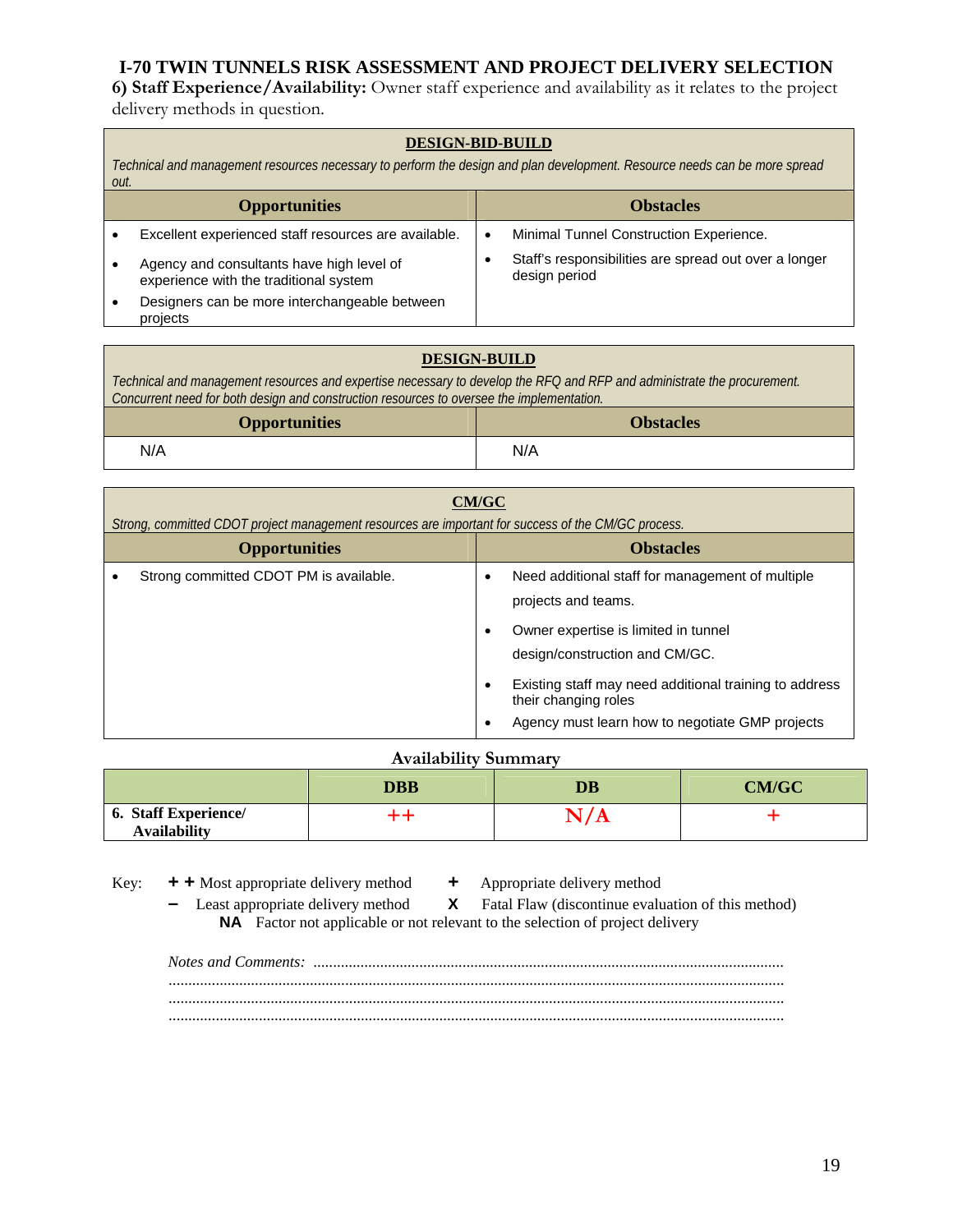**7) Level of Oversight and Control:** Level of oversight involves the amount of agency staff required to monitor the design or construction, and amount of agency control over the delivery process

| <b>DESIGN-BID-BUILD</b><br>Full control over a linear design and construction process                                                                                                                                                                                                                                  |                                                                                                                                                              |  |  |
|------------------------------------------------------------------------------------------------------------------------------------------------------------------------------------------------------------------------------------------------------------------------------------------------------------------------|--------------------------------------------------------------------------------------------------------------------------------------------------------------|--|--|
| <b>Opportunities</b>                                                                                                                                                                                                                                                                                                   | <b>Obstacles</b>                                                                                                                                             |  |  |
| Full owner control over a linear design and<br>construction process<br>Oversight roles are well understood<br>Contract documents are typically completed in a<br>single package before construction begins<br>Multiple checking points through three linear phases:<br>design-bid-build<br>Maximum control over design | Design is conceptual at this time.<br>Requires a high-level of oversight<br>٠<br>Increased likelihood of claims due to owner design<br>errors and omissions. |  |  |

| <b>DESIGN-BUILD</b>                                                                                                                                                                                      |     |  |
|----------------------------------------------------------------------------------------------------------------------------------------------------------------------------------------------------------|-----|--|
| Less control over the design (design desires must be written into the RFP contract requirements). Generally less control over the<br>construction process (design-builder often has QA responsibilities) |     |  |
| <b>Opportunities</b><br><b>Obstacles</b>                                                                                                                                                                 |     |  |
| N/A                                                                                                                                                                                                      | N/A |  |

| CM/GC<br>Most control by CDOT over both the design, and construction, and control over a collaborative owner/designer/contractor project team |  |                                                            |  |
|-----------------------------------------------------------------------------------------------------------------------------------------------|--|------------------------------------------------------------|--|
| <b>Opportunities</b>                                                                                                                          |  | <b>Obstacles</b>                                           |  |
| Preconstruction services are provided by the CM/GC<br>Getting input from construction to enhance<br>constructability and innovation           |  | Agency must have experienced staff to oversee the<br>CM/GC |  |
| Provides owner control over an integrated<br>design/construction process                                                                      |  |                                                            |  |

#### **Level of Oversight and Control Summary**

|                                      | <b>DBB</b> | DB  | <b>CM/GC</b> |
|--------------------------------------|------------|-----|--------------|
| 7. Level of Oversight<br>and Control |            | N/A |              |

- Key: **+ +** Most appropriate delivery method **+** Appropriate delivery method
- - Least appropriate delivery method **X** Fatal Flaw (discontinue evaluation of this method) **NA** Factor not applicable or not relevant to the selection of project delivery *Notes and Comments: ........................................................................................................................*  ............................................................................................................................................................. ............................................................................................................................................................. .............................................................................................................................................................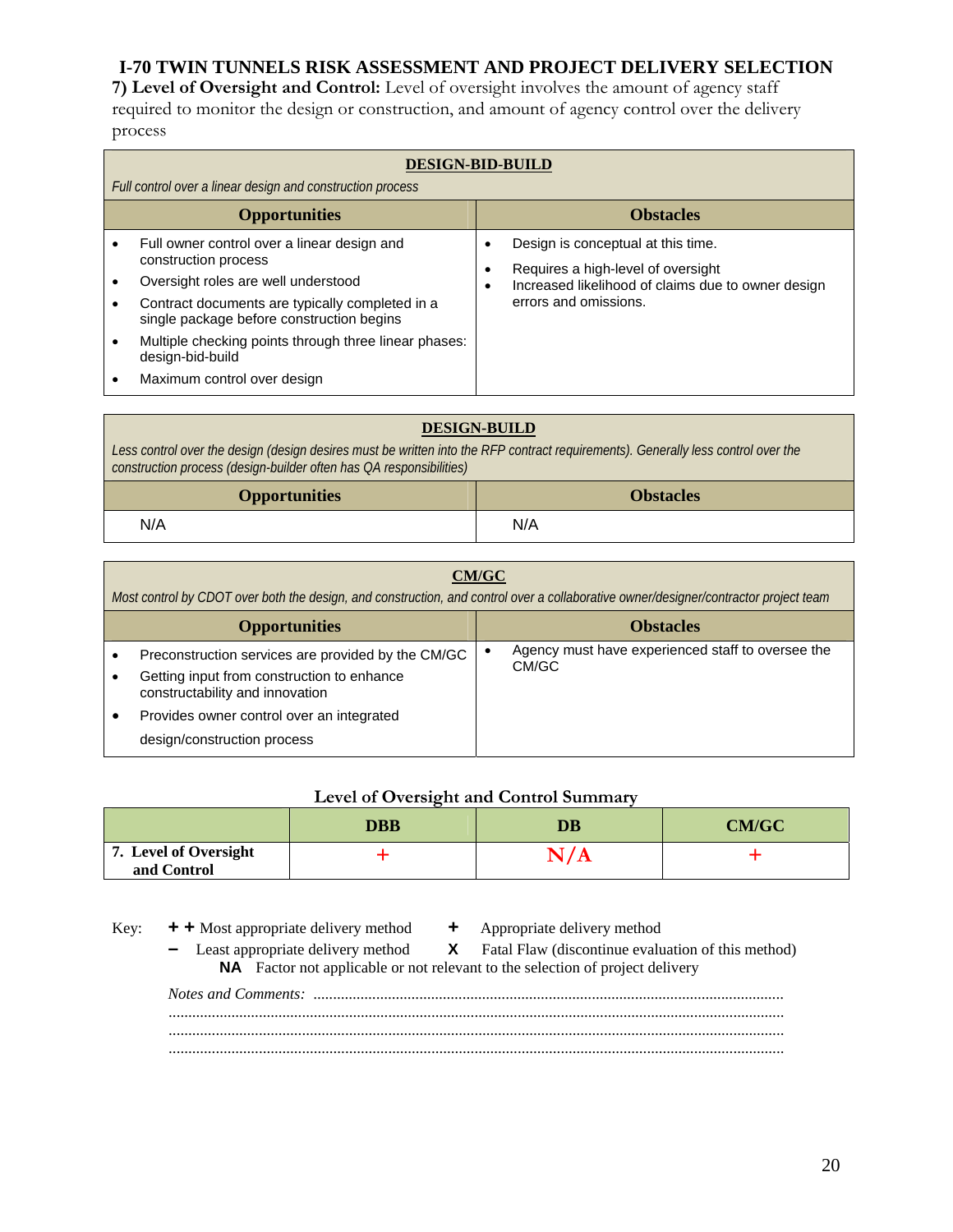**8) Competition and Contractor Experience:** Competition and availability refers to the level of competition, experience and availability in the market place and its capacity for the project.

| <b>DESIGN-BID-BUILD</b><br>High level of competition, but limited ability to choose based on qualifications. High level of marketplace experience |                                                                                                                                                                                                                                                                                                                       |  |  |
|---------------------------------------------------------------------------------------------------------------------------------------------------|-----------------------------------------------------------------------------------------------------------------------------------------------------------------------------------------------------------------------------------------------------------------------------------------------------------------------|--|--|
| <b>Opportunities</b><br><b>Obstacles</b>                                                                                                          |                                                                                                                                                                                                                                                                                                                       |  |  |
| Transparency and fairness<br>Reduced chance of corruption and collusion<br>Contractors are familiar with DBB process                              | Limited marketplace experience in tunneling.<br>Risks associated with selecting the low bid (the best<br>contractor is not necessary selected)<br>No contractor input into the process<br>Limited ability to select contractor based on<br>qualifications<br>Promotes high level of competition in the<br>marketplace |  |  |

| <b>DESIGN-BUILD</b><br>Allows for a balance of qualifications and price in the selection process. Medium level of marketplace experience |     |  |
|------------------------------------------------------------------------------------------------------------------------------------------|-----|--|
| <b>Opportunities</b><br><b>Obstacles</b>                                                                                                 |     |  |
| N/A                                                                                                                                      | N/A |  |

|                                                                                               | CM/GC<br>Allows for the selection of the single most qualified contractor, but GMP can limit price competition. Low level of marketplace experience |                                                                                |  |  |
|-----------------------------------------------------------------------------------------------|-----------------------------------------------------------------------------------------------------------------------------------------------------|--------------------------------------------------------------------------------|--|--|
| <b>Opportunities</b>                                                                          |                                                                                                                                                     | <b>Obstacles</b>                                                               |  |  |
|                                                                                               | Allows for qualifications based contractor<br>procurement                                                                                           | Average Bid Approach                                                           |  |  |
| Agency has control over an independent selection of<br>best qualified designer and contractor | Teamwork and communication among the<br>$\bullet$<br>project team                                                                                   |                                                                                |  |  |
|                                                                                               | Contractor is part of the project team early on,<br>creating a project "team"                                                                       | Working with only one contractor to develop<br>GMP can limit price competition |  |  |
|                                                                                               | Increased opportunity for innovation due to the<br>diversity of the project team                                                                    |                                                                                |  |  |

#### **Competition and Contractor Experience Summary**

|                                                    | <b>DBB</b> | DB | <b>CM/GC</b> |
|----------------------------------------------------|------------|----|--------------|
| 8. Competition and<br><b>Contractor Experience</b> |            |    |              |

Key: **+ +** Most appropriate delivery method **+** Appropriate delivery method

**–** Least appropriate delivery method **X** Fatal Flaw (discontinue evaluation of this method) **NA** Factor not applicable or not relevant to the selection of project delivery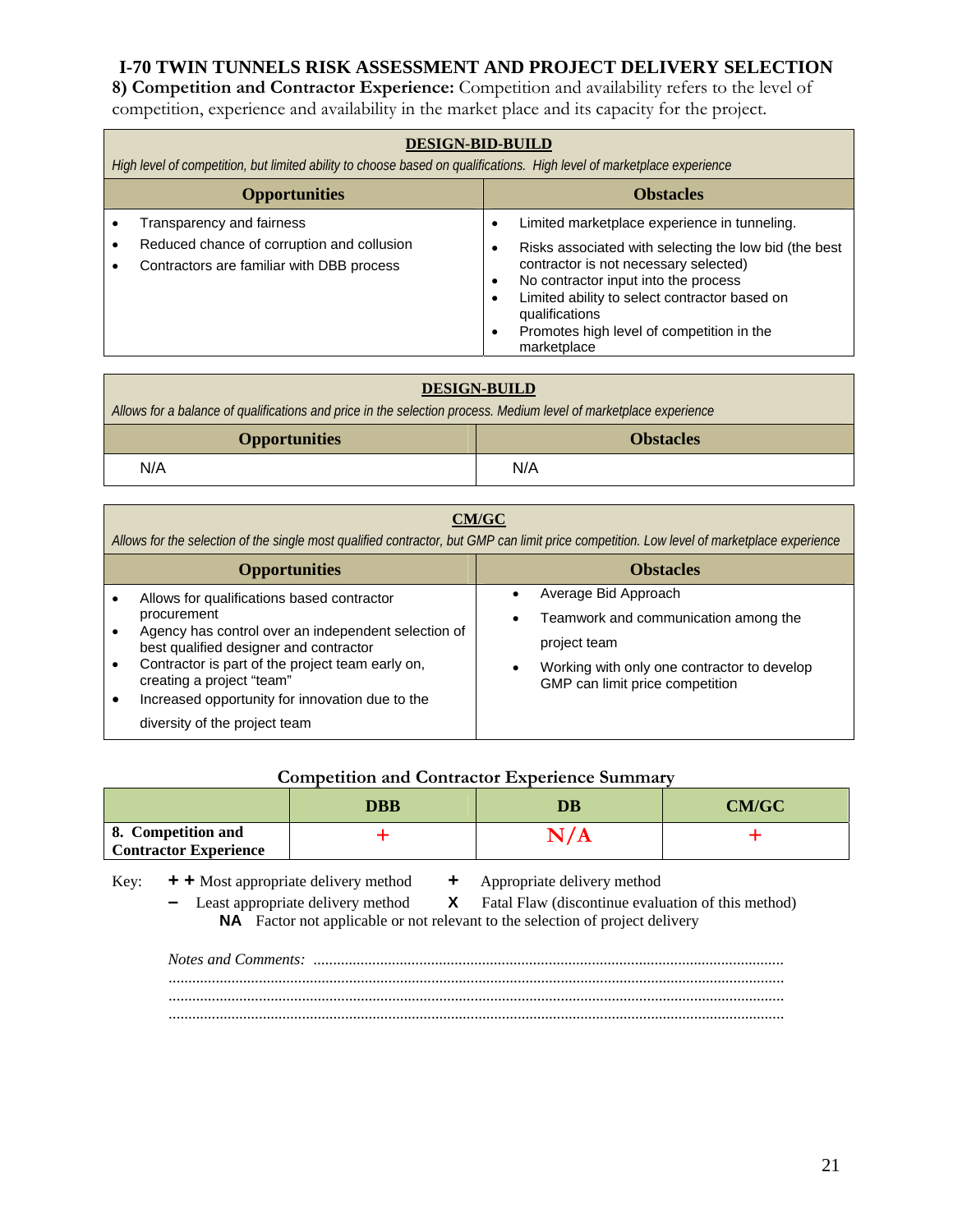# **APPENDIX**

# **Opportunity and Obstacle Checklists**

**(With Project Risk Assessment Discussion and Checklists)**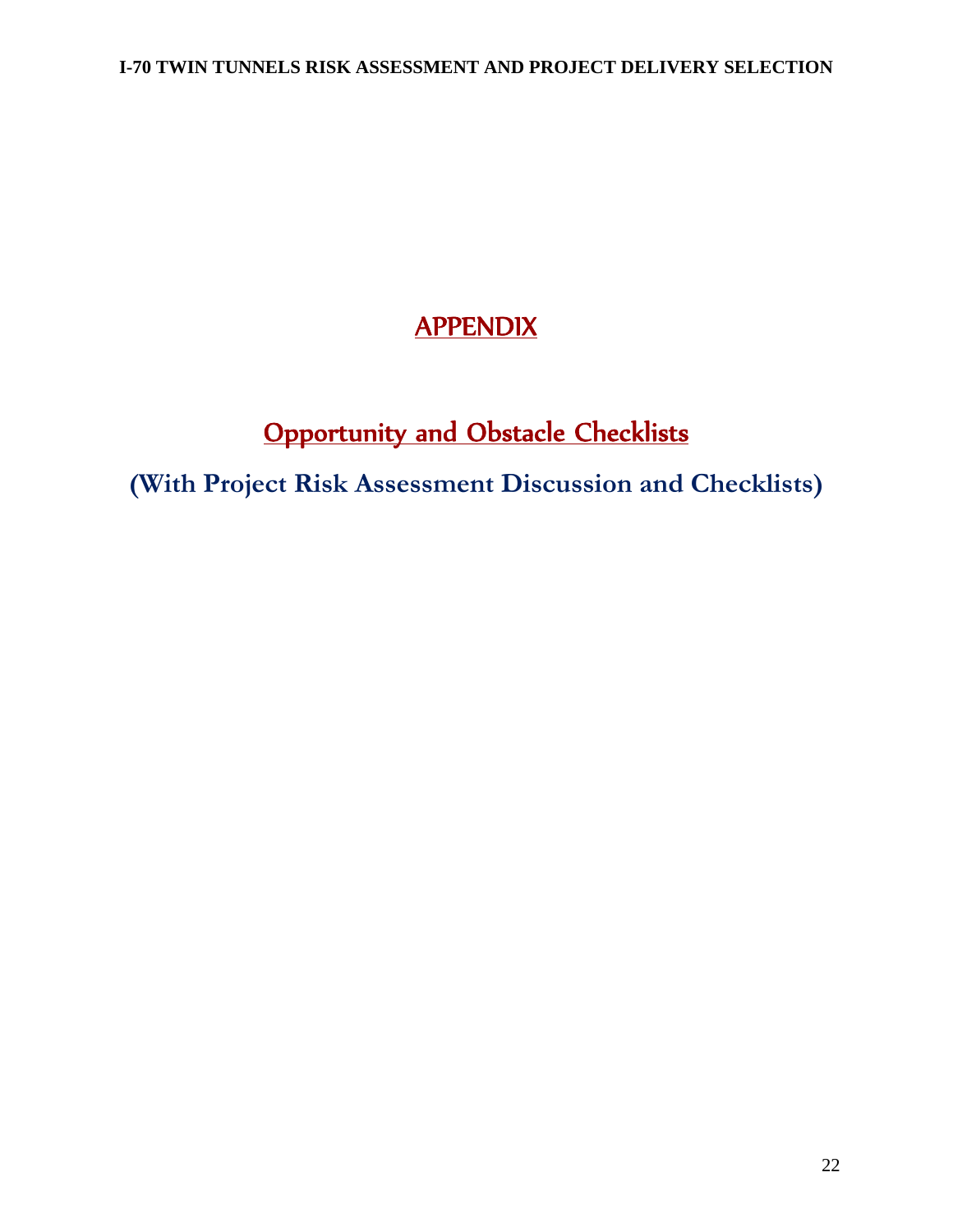### **I-70 TWIN TUNNELS RISK ASSESSMENT AND PROJECT DELIVERY SELECTION THIS WAS USED FOR EVALUATION PURPOSES ONLY. SEE RISK LIST ABOVE FOR MORE INFORMATION:**

# **1) Delivery Schedule**

|        | <b>DESIGN-BID-BUILD</b>                                                       |                  |                                                                               |  |
|--------|-------------------------------------------------------------------------------|------------------|-------------------------------------------------------------------------------|--|
|        | <b>Opportunities</b>                                                          | <b>Obstacles</b> |                                                                               |  |
| ⊓      | Schedule is more predictable and more manageable                              | σ                | Requires time to perform a linear design-bid-                                 |  |
| П      | Milestones can be easier to define                                            |                  | construction process                                                          |  |
| □      | Projects can more easily be "shelved"                                         | □                | Design and construction schedules can be unrealistic                          |  |
| П      | Shortest procurement period                                                   |                  | due to lack industry input                                                    |  |
| $\Box$ | Elements of design can be advanced prior to<br>permitting, construction, etc. | Ω                | Errors in design lead to change orders and schedule<br>delays                 |  |
| $\Box$ | Time to communicate/discuss design with<br>stakeholders                       | □                | Low bid selection may lead to potential delays and<br>other adverse outcomes. |  |

|                      | <b>DESIGN-BUILD</b>                                                                                |             |                                                                                                              |  |
|----------------------|----------------------------------------------------------------------------------------------------|-------------|--------------------------------------------------------------------------------------------------------------|--|
| <b>Opportunities</b> |                                                                                                    |             | <b>Obstacles</b>                                                                                             |  |
| $\Box$               | Potential to accelerate schedule through parallel<br>design-build process                          | $\Box$      | Request for proposal development and procurement<br>can be lengthy                                           |  |
| π                    | Shifting schedule risk to DB team                                                                  | $\Box$<br>◘ | Undefined events or conditions found after                                                                   |  |
| π                    | Encumbers construction funds more quickly                                                          |             | procurement, but during design can impact schedule                                                           |  |
| ⊓                    | Industry input into design and schedule                                                            |             | and cost                                                                                                     |  |
| π                    | Fewer chances for disputes between agency and<br>design-builders                                   |             | Time required to define technical requirements and<br>expectations through RFP development can be<br>lengthy |  |
| ◘                    | More efficient procurement of long-lead items                                                      | □           | Time required to gain acceptance of quality program                                                          |  |
| $\Box$               | Ability to start construction before entire design,<br>ROW, etc. is complete (i.e., phased design) | Ω           | Requires agency and stakeholder commitments to an<br>expeditious review of design                            |  |

|                      | <b>CM/GC</b>                                                                                       |   |                                                                       |  |  |
|----------------------|----------------------------------------------------------------------------------------------------|---|-----------------------------------------------------------------------|--|--|
| <b>Opportunities</b> |                                                                                                    |   | <b>Obstacles</b>                                                      |  |  |
| $\Box$               | Ability to start construction before entire design,<br>ROW, etc. is complete (i.e., phased design) | σ | Potential for not reaching GMP and substantially<br>delaying schedule |  |  |
| $\Box$               | More efficient procurement of long-lead items                                                      | ◘ | GMP negotiation can delay the schedule                                |  |  |
| □                    | Early identification and resolution of design and                                                  | Π | Schedule-driven goals may drive up cost                               |  |  |
|                      | construction issues (e.g., utility, ROW, and<br>earthwork)                                         | П | Designer-contractor-agency disagreements can add<br>delays            |  |  |
| $\Box$               | Can provide a shorter procurement schedule than<br>DB                                              | □ | Strong agency management is required to control<br>schedule           |  |  |
| $\Box$               | Team involvement for schedule optimization                                                         |   |                                                                       |  |  |
| $\Box$               | Continuous constructability review and VE                                                          |   |                                                                       |  |  |
| $\Box$               | Maintenance of Traffic improves with contractor<br>inputs                                          |   |                                                                       |  |  |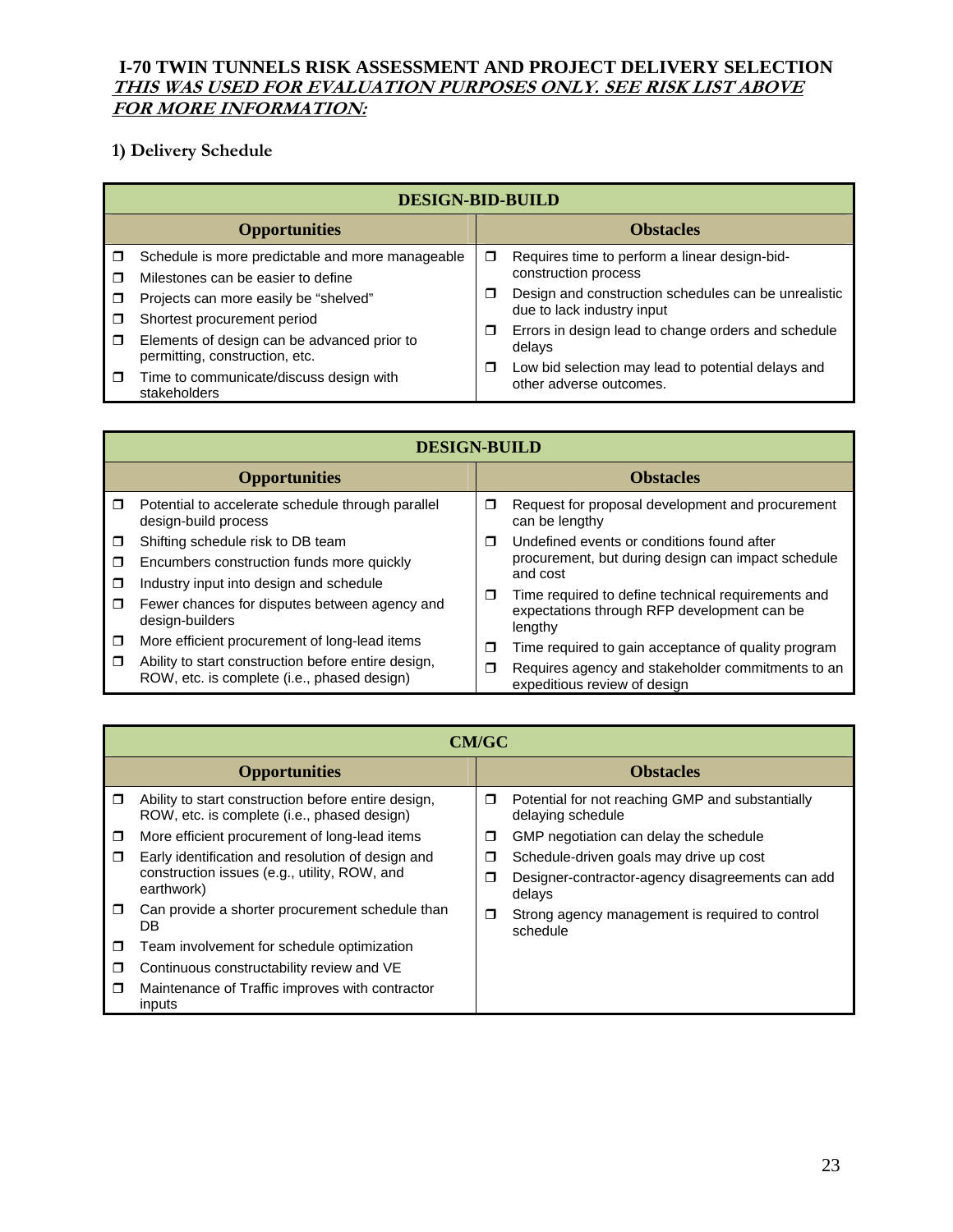# **2) Project Complexity & Innovation**

|        | <b>DESIGN-BID-BUILD</b>                                                                      |                                                                               |                                                                                                       |  |
|--------|----------------------------------------------------------------------------------------------|-------------------------------------------------------------------------------|-------------------------------------------------------------------------------------------------------|--|
|        | <b>Opportunities</b>                                                                         |                                                                               | <b>Obstacles</b>                                                                                      |  |
| $\Box$ | CDOT can have more control of design of complex                                              | σ                                                                             | Increased costs due to pricing of risk                                                                |  |
|        | projects                                                                                     | π<br>contractor's benefits<br>No contractor input to optimize costs<br>σ<br>σ | Innovations can add cost or time and restrain                                                         |  |
| $\Box$ | CDOT& consultant expertise can select innovation                                             |                                                                               |                                                                                                       |  |
|        | independently of contractor abilities                                                        |                                                                               |                                                                                                       |  |
| $\Box$ | Opportunities for value engineering studies during<br>design, more time for design solutions |                                                                               | Limited flexibility for integrated design and<br>construction solutions (limited to constructability) |  |
| □      | Aids in consistency and maintainability                                                      | ⊓                                                                             | Difficult to assess construction time and cost due to                                                 |  |
| □      | Full control in selection of design expertise                                                |                                                                               | innovation                                                                                            |  |
| ⊓      | Complex design can be resolved and competitively<br>bid                                      |                                                                               |                                                                                                       |  |

|                      | <b>DESIGN-BUILD</b>                                                                         |        |                                                                                                               |  |  |
|----------------------|---------------------------------------------------------------------------------------------|--------|---------------------------------------------------------------------------------------------------------------|--|--|
| <b>Opportunities</b> |                                                                                             |        | <b>Obstacles</b>                                                                                              |  |  |
| $\Box$               | Designer and contractor collaborate to optimize<br>means and methods and enhance innovation | $\Box$ | Requires desired solutions to complex designs to be<br>well defined through technical requirements (difficult |  |  |
| $\Box$               | Opportunity for innovation through draft RFP, best<br>value and ATC processes               | $\Box$ | to do)<br>Qualitative designs are difficult to define (example.                                               |  |  |
| $\Box$               | Can use best-value procurement to select design-<br>builder with best qualifications        | π      | aesthetics)<br>Risk of time or cost constraints on designer inhibiting                                        |  |  |
| $\Box$<br>◘          | Constructability and VE inherent in process<br>Early team integration                       | $\Box$ | innovation<br>Some design solutions might be too innovative or<br>unacceptable                                |  |  |
| ⊓                    | Sole point of responsibility                                                                | □      | ATC process fosters cost based innovation but not<br>necessarily innovation to improve quality                |  |  |
|                      |                                                                                             | □      | Quality assurance for innovative processes are<br>difficult to define in RFP                                  |  |  |

|                               | <b>CM/GC</b>                                                                                                                                                                                                                                                          |                                      |                                                                                                                                                                                                                                  |  |  |
|-------------------------------|-----------------------------------------------------------------------------------------------------------------------------------------------------------------------------------------------------------------------------------------------------------------------|--------------------------------------|----------------------------------------------------------------------------------------------------------------------------------------------------------------------------------------------------------------------------------|--|--|
| <b>Opportunities</b>          |                                                                                                                                                                                                                                                                       |                                      | <b>Obstacles</b>                                                                                                                                                                                                                 |  |  |
| $\Box$<br>$\Box$<br>$\Box$    | Highly innovative process through 3 party<br>collaboration<br>Allows for owner control of a designer/contractor<br>process for developing innovative solutions<br>Allows for an independent selection of the best<br>qualified designer and best qualified contractor | $\Box$<br>$\Box$<br>$\Box$<br>Ω<br>⊓ | Process depends on designer/CM relationship<br>No contractual relationship between designer/CM<br>Innovations can add cost or time<br>Scope additions can be difficult to manage<br>Preconstruction services fees for contractor |  |  |
| $\Box$<br>$\blacksquare$<br>□ | VE inherent in process and enhanced<br>constructability<br>Risk of innovation can be better defined and<br>minimized and allocated<br>Can take to market for bidding as contingency                                                                                   | $\Box$<br>$\Box$                     | involvement<br>Cost competitiveness – single source negotiated<br>GMP<br>Limited competition in design after designer is<br>selected                                                                                             |  |  |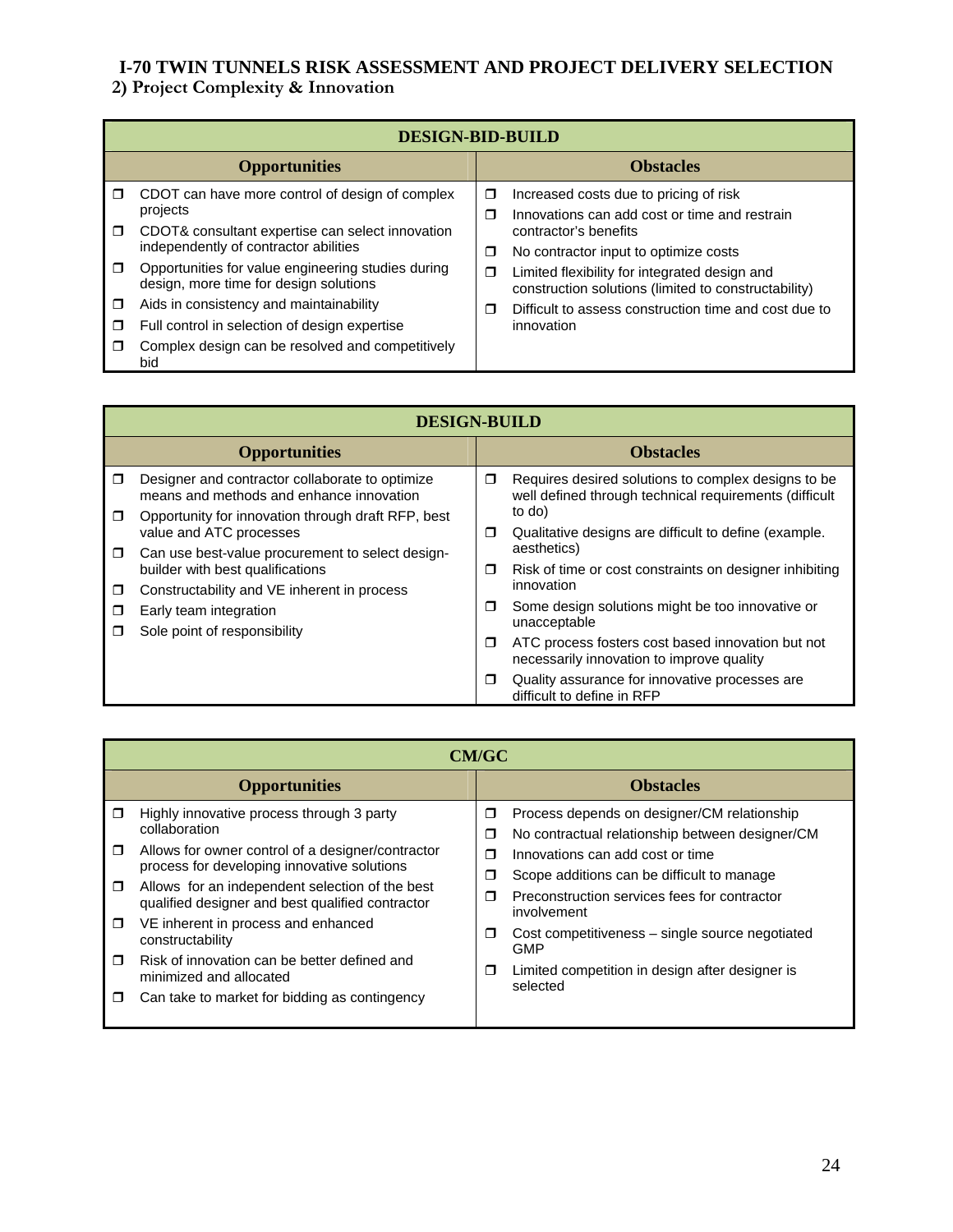# **I-70 TWIN TUNNELS RISK ASSESSMENT AND PROJECT DELIVERY SELECTION 3) Level of Design**

|   | <b>DESIGN-BID-BUILD</b>                                                                                                                                                                                                                                                                                                             |             |                                                                                                                                                                                                                                                                                |  |  |
|---|-------------------------------------------------------------------------------------------------------------------------------------------------------------------------------------------------------------------------------------------------------------------------------------------------------------------------------------|-------------|--------------------------------------------------------------------------------------------------------------------------------------------------------------------------------------------------------------------------------------------------------------------------------|--|--|
|   | <b>Opportunities</b>                                                                                                                                                                                                                                                                                                                |             | <b>Obstacles</b>                                                                                                                                                                                                                                                               |  |  |
| □ | 100% design by owner<br>Agency has complete control over the design (can<br>be beneficial when there is one specific solution for<br>a project)<br>Project/scope can be developed through design<br>The scope of the project is well defined through<br>complete plans and contract documents<br>Well-known process to the industry | □<br>σ<br>σ | Owner design errors can result in a higher number of<br>change orders, claims, etc.<br>Minimizes competitive innovation opportunities<br>Can reduce the level of constructability since the<br>contractor is not bought into the project until after the<br>design is complete |  |  |

|        | <b>DESIGN-BUILD</b>                                                                                     |   |                                                                                                               |  |
|--------|---------------------------------------------------------------------------------------------------------|---|---------------------------------------------------------------------------------------------------------------|--|
|        | <b>Opportunities</b>                                                                                    |   | <b>Obstacles</b>                                                                                              |  |
| ⊓      | Design advanced by the owner to level necessary to<br>precisely define the contract requirements and    | σ | Must have very clear definitions and requirements in<br>the RFP because it is the basis for the contract      |  |
| $\Box$ | properly allocate risk<br>Does not require much design to be completed                                  | □ | If design is too far advanced it will limit the<br>advantages of design-build                                 |  |
|        | before awarding project to the design-builder<br>(between $\sim$ 10% - 30% complete)                    | □ | Potential for lacking or missing scope definition if<br>RFP not carefully developed                           |  |
| σ.     | Contractor involvement in early design, which<br>improves constructability                              | ◘ | Over utilizing performance specifications to enhance<br>innovation can risk quality through reduced technical |  |
| $\Box$ | Plans do not have to be as detailed because the                                                         |   | requirements                                                                                                  |  |
|        | design-builder is bought into the project early in the<br>process and will accept design responsibility | π | Less agency control over the design                                                                           |  |
|        |                                                                                                         | π | Can create project less standardized designs across<br>agency as a whole                                      |  |

|             | <b>CM/GC</b>                                                                                                                                      |             |                                                                                                                         |  |  |
|-------------|---------------------------------------------------------------------------------------------------------------------------------------------------|-------------|-------------------------------------------------------------------------------------------------------------------------|--|--|
|             | <b>Opportunities</b>                                                                                                                              |             | <b>Obstacles</b>                                                                                                        |  |  |
| $\Box$      | Can utilize a lower level of design prior to selecting a<br>contractor then collaboratively advance design with<br>owner, designer and contractor | $\Box$<br>□ | Teaming and communicating concerning design can<br>cause disputes<br>Three party process can slow progression of design |  |  |
| $\Box$      | Contractor involvement in early design improves<br>constructability                                                                               | □           | If design is too far advanced it will limit the<br>advantages of CMGC or could require design                           |  |  |
| $\Box$<br>□ | CDOT controls design<br>Design can be used for DBB if the price is not<br>successfully negotiated.                                                |             | backtracking                                                                                                            |  |  |
| J           | Design can be responsive to risk minimization                                                                                                     |             |                                                                                                                         |  |  |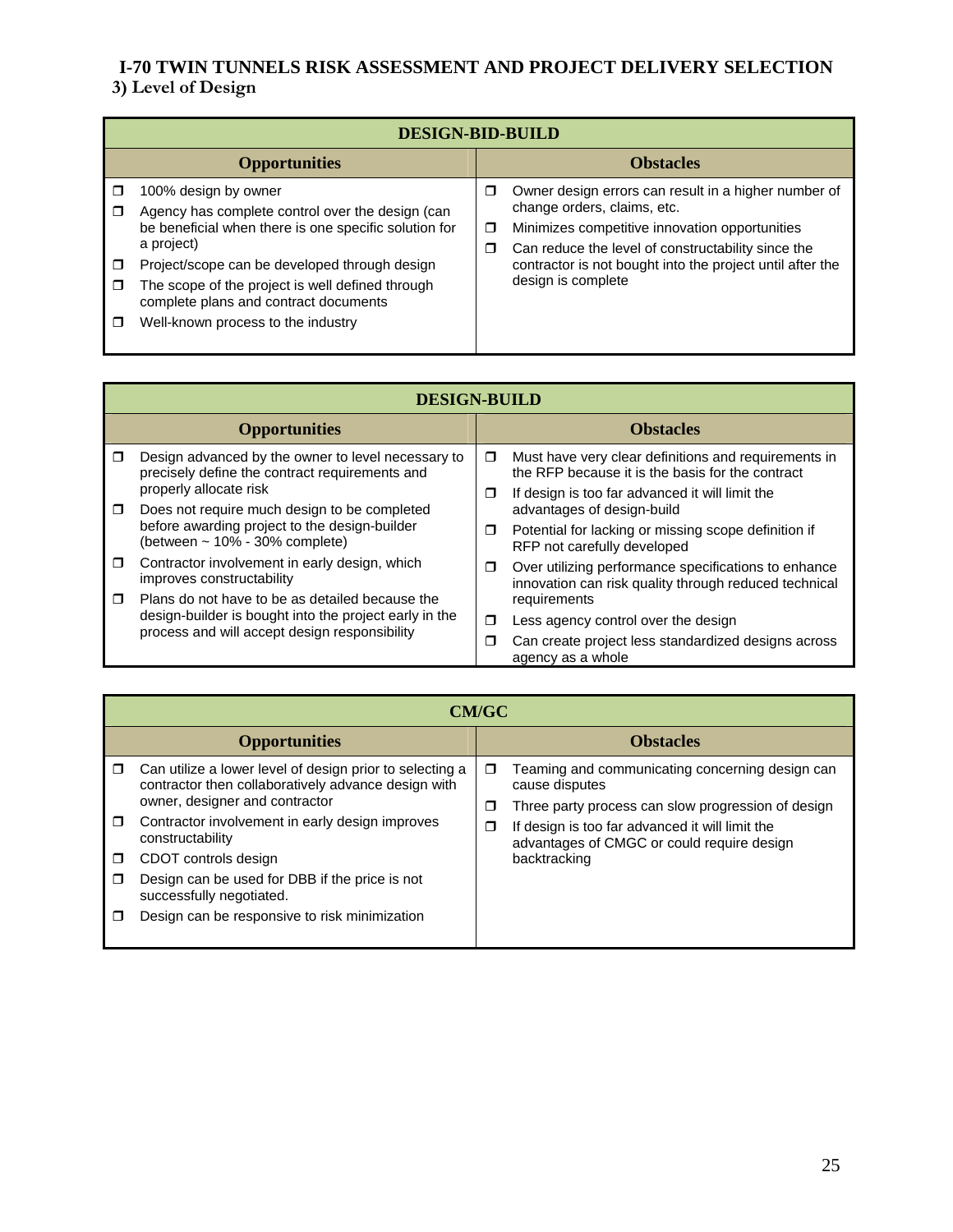#### **4) Initial Risk Assessment**

Three sets of risk assessment checklists are provided to assist in an initial risk assessment relative to the selection of the delivery method:

- A. Typical CDOT Transportation Project Risks
- B. General Project Risks Checklist
- C. Opportunities/Obstacles Checklist (relative to each delivery method)

It is important to recognize that the initial risk assessment is to only ensure the selected delivery method can properly address the project risks. A more detailed level of risk assessment should be performed concurrently with the development of the procurement documents to ensure that project risks are properly allocated, managed, and minimized through the procurement and implementation of the project.

# **A. TYPICAL CDOT TRANSPORTATION PROJECT RISKS**

Following is a list of project risks that are frequently encountered on CDOT transportation projects and a discussion on how the risks are resolved through the different delivery methods.

#### **A.1: Site Conditions and Investigations** (How unknown site conditions are resolved)

#### **DESIGN-BID-BUILD**

Site condition risks are generally best identified and mitigated during the design process prior to procurement to minimize the potential for change orders and claims when the schedule allows.

#### **DESIGN-BUILD**

Certain site condition responsibilities can be allocated to the design-builder provided they are well defined and associated third party approval processes are well defined. Caution should be used as unreasonable allocation of site condition risk will result in high contingencies during bidding. CDOT should perform site investigations in advance of procurement to define conditions and avoid duplication of effort by proposers. At a minimum CDOT should perform the following investigations:

- 1) Basic design surveys
- 2) Hazardous materials investigations to characterize the nature of soil and groundwater contamination
- 3) Geotechnical baseline report to allow design-builders to perform proposal design without extensive additional geotechnical investigations

#### **CM/GC**

CDOT, the designer, and the contractor can collectively assess site condition risks, identify the need to perform site investigations in order to reduce risks, and properly allocate risk prior to GMP.

# **A.2: Utilities**

#### **DESIGN-BID-BUILD**

Utility risks are best allocated to CDOT, and mostly addressed prior to procurement to minimize potential for claims when the schedule allows.

#### **DESIGN-BUILD**

Utilities responsibilities need to be clearly defined in contract requirements, and appropriately allocated to both design-builder and CDOT:

*Private utilities (major electrical, gas, communication transmission facilities*): Need to define coordination and schedule risks as they are difficult for design-builder to price. Best to have utilities agreements before procurement. Note – by state regulation private utilities have schedule liability in design-build projects, but they need to be made aware of their responsibilities.

*Public Utilities*: Design and construction risks can be allocated to the design-builder, if properly incorporated into the contract requirements.

#### **CM/GC**

Can utilize a lower level of design prior to contracting and joint collaboration of CDOT, designer, and contractor in the further development of the design.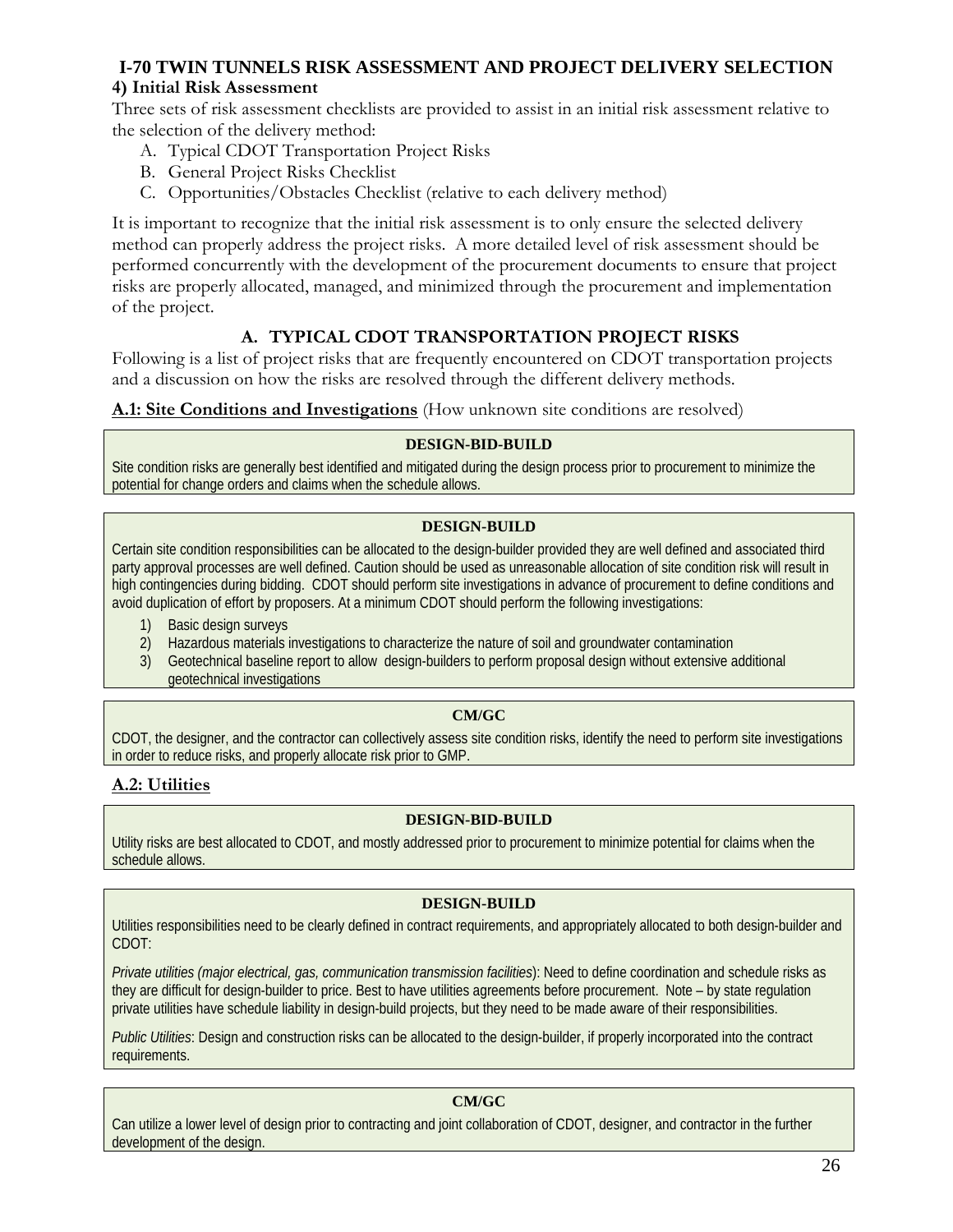### **A.3: Railroads (if applicable)**

#### **DESIGN-BID-BUILD**

Railroad risks are best resolved prior to procurement and relocation designs included in the project requirements when the schedule allows.

#### **DESIGN-BUILD**

Railroad coordination and schedule risks should be well understood to be properly allocated and are often best assumed by CDOT. Railroad design risks can be allocated to the designer if well defined. Best to obtain an agreement with railroad defining responsibilities prior to procurement

#### **CM/GC**

Railroad impacts and processes can be resolved collaboratively by CDOT, designer, and contractor. A lengthy resolution process can delay the GMP negotiations.

#### **A.4: Drainage/Water Quality Best Management Practices (construction and permanent)**

Both drainage and water quality often involve third party coordination that needs to be carefully assessed with regard to risk allocation. Water quality in particular is not currently well defined, complicating the development of technical requirements for projects.

Important questions to assess:

- 1) Do criteria exist for compatibility with third party offsite system (such as an OSP (Outfall System Plan))?
- 2) Is there an existing cross-drainage undersized by CDOT Criteria?
- 3) Can water quality requirements be precisely defined? Is right-of-way adequate?

#### **DESIGN-BID-BUILD**

Drainage and water quality risks are best designed prior to procurement to minimize potential for claims when the schedule allows.

#### **DESIGN-BUILD**

Generally, CDOT is in the best position to manage the risks associated with third party approvals regarding compatibility with offsite systems, and should pursue agreements to define requirements for the design-builder.

#### **CM/GC**

CDOT, the designer, and the contractor can collectively assess drainage risks and coordination and approval requirements, and minimize and define requirements and allocate risks prior to GMP.

**A.5: Environmental**: Meeting environmental document commitments, (noise, 4(f) and historic, wetlands, endangered species, etc.)

#### **DESIGN-BID-BUILD**

Risk is best mitigated through design prior to procurement when the schedule allows.

#### **DESIGN-BUILD**

Certain environmental approvals and processes that can be fully defined can be allocated to the design-builder. Agreements or MOUs with approval agencies prior to procurement is best to minimize risks.

#### **CM/GC**

Environmental risks and responsibilities can be collectively identified, minimized, and allocated by CDOT, the designer, and the contractor prior to GMP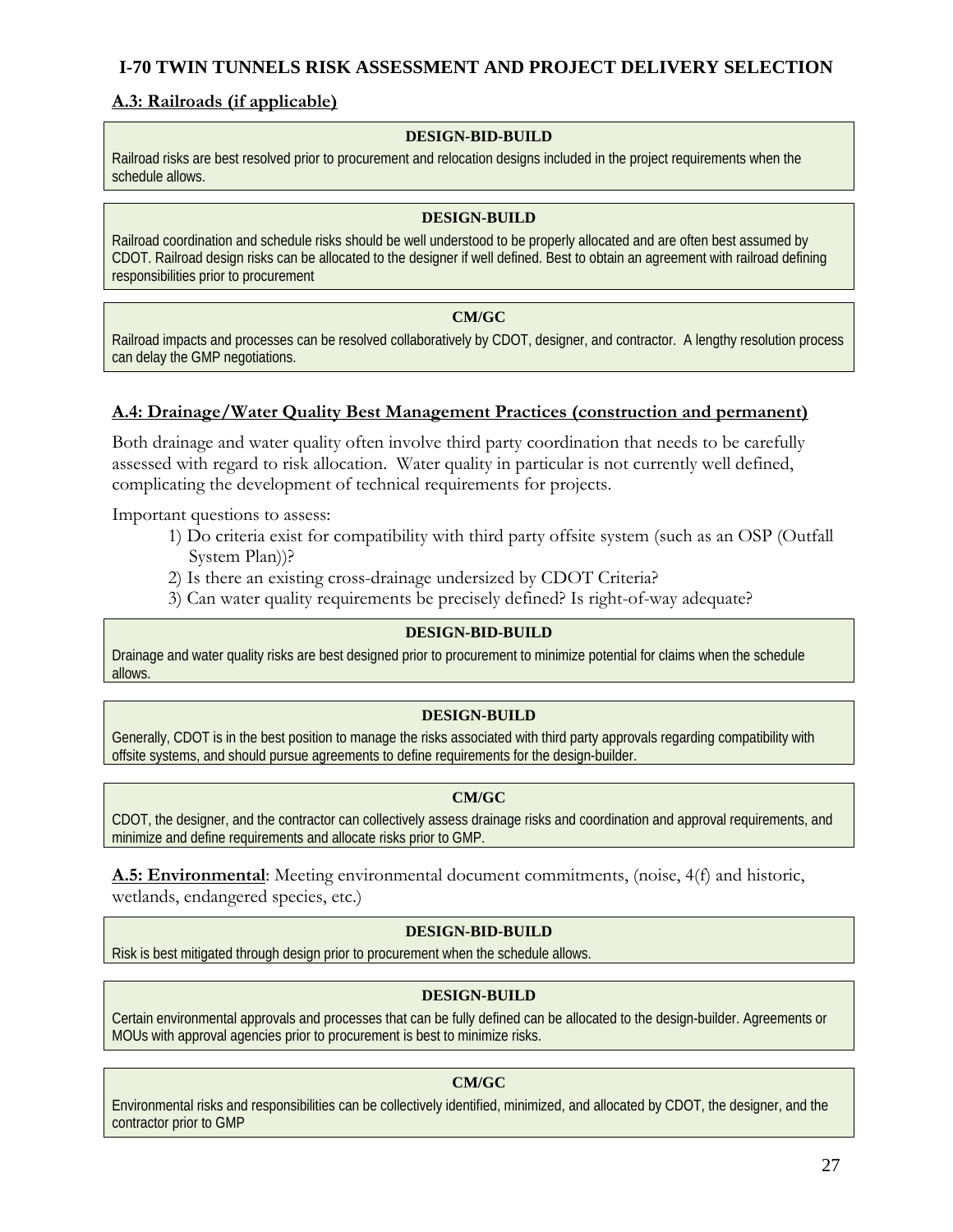**A.6: Third Party Involvement:** Timeliness and impact of third party involvement (funding partners, adjacent municipalities, adjacent property owners, project stakeholders, FHWA, PUC)

#### **DESIGN-BID-BUILD**

Third party risk is best mitigated through design process prior to procurement to minimize potential for change orders and claims when the schedule allows.

#### **DESIGN-BUILD**

Third party approvals and processes that can be fully defined can be allocated to the design-builder. Agreements or MOUs with approval agencies prior to procurement is best to minimize risks.

# **CM/GC**

Third party approvals can be resolved collaboratively by CDOT, designer, and contractor.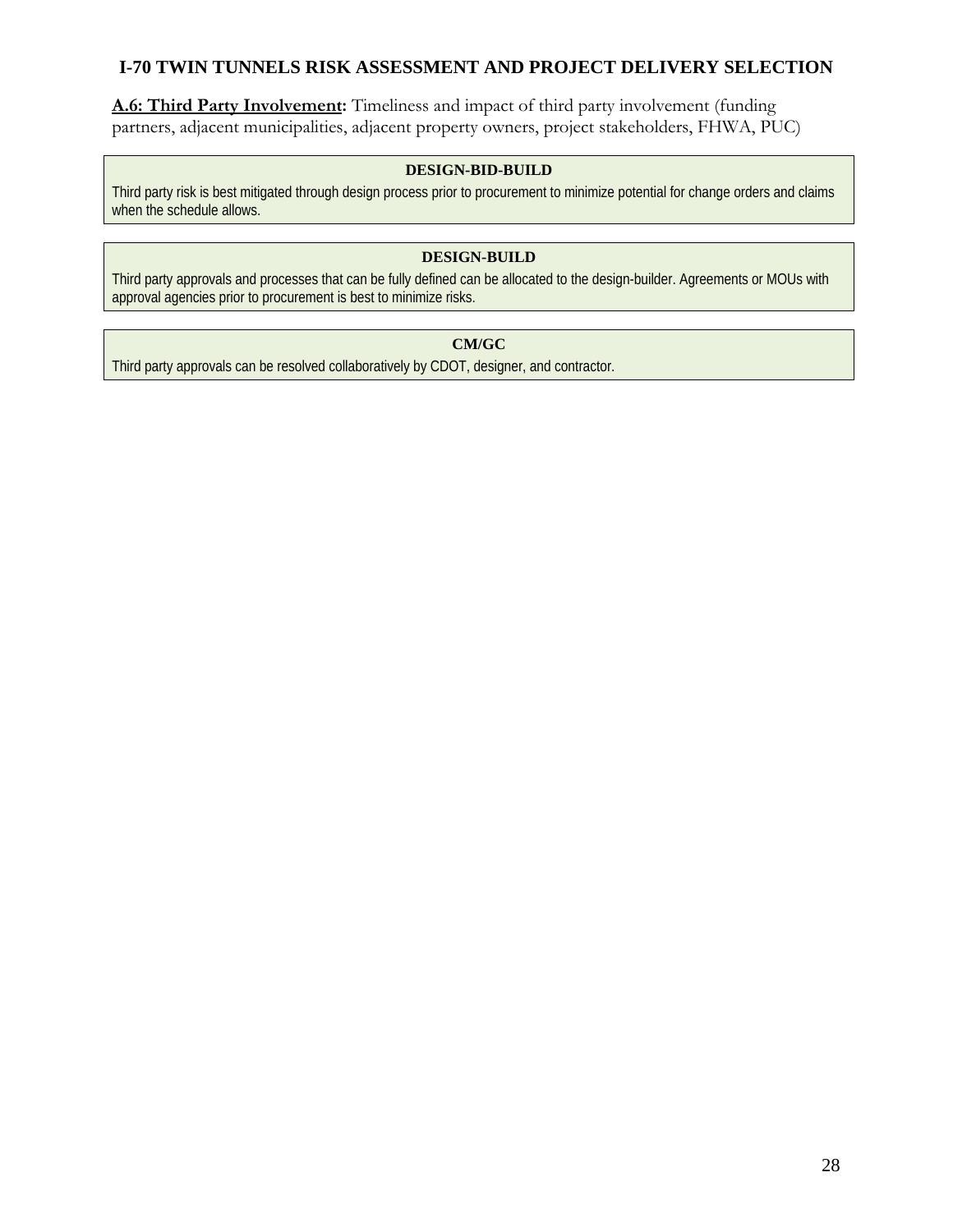# **B. GENERAL PROJECT RICK CHECKLIST (items to consider when assessing risk)**

|                                             | <b>Environmental Risks</b>                                                                                                                                                                                                                                                                                                                                                    | <b>External Risks</b>                                                                                                                                                                                                                                                                                                                                                                                                                   |  |  |
|---------------------------------------------|-------------------------------------------------------------------------------------------------------------------------------------------------------------------------------------------------------------------------------------------------------------------------------------------------------------------------------------------------------------------------------|-----------------------------------------------------------------------------------------------------------------------------------------------------------------------------------------------------------------------------------------------------------------------------------------------------------------------------------------------------------------------------------------------------------------------------------------|--|--|
| σ<br>□<br>□<br>σ.<br>σ.<br>σ.<br>◘          | Delay in review of environmental documentation<br>Challenge in appropriate environmental<br>documentation<br>Defined and non-defined hazardous waste<br>Environmental regulation changes<br>Environmental impact statement (EIS) required<br>NEPA/ 404 Merger Process required<br>Environmental analysis on new alignments required                                           | Stakeholders request late changes<br>σ<br>Influential stakeholders request additional needs to<br>Ω<br>serve their own commercial purposes<br>Local communities pose objections<br>□<br>Community relations<br>σ<br>Conformance with regulations/guidelines/ design<br>σ<br>criteria<br>Intergovernmental agreements and jurisdiction<br>σ                                                                                              |  |  |
|                                             | <b>Third-Party Risks</b>                                                                                                                                                                                                                                                                                                                                                      | <b>Geotechnical and Hazmat Risks</b>                                                                                                                                                                                                                                                                                                                                                                                                    |  |  |
| 0<br>□<br>σ.<br>0<br>σ.<br>σ.<br>σ.         | Unforeseen delays due to utility owner and third-<br>party<br>Encounter unexpected utilities during construction<br>Cost sharing with utilities not as planned<br>Utility integration with project not as planned<br>Third-party delays during construction<br>Coordination with other projects<br>Coordination with other government agencies                                | Unexpected geotechnical issues<br>σ<br>Surveys late and/or in error<br>σ<br>Hazardous waste site analysis incomplete or in error<br>σ<br>Inadequate geotechnical investigations<br>Ω<br>Adverse groundwater conditions<br>$\Box$<br>Other general geotechnical risks<br>⊓                                                                                                                                                               |  |  |
|                                             | <b>Right-of-Way/ Real Estate Risks</b>                                                                                                                                                                                                                                                                                                                                        | <b>Design Risks</b>                                                                                                                                                                                                                                                                                                                                                                                                                     |  |  |
| $\Box$<br>σ<br>$\Box$<br>σ.<br>π.<br>□<br>σ | Railroad involvement<br>Objections to ROW appraisal take more time and/or<br>money<br>Excessive relocation or demolition<br>Acquisition ROW problems<br>Difficult or additional condemnation<br>Accelerating pace of development in project corridor<br>Additional ROW purchase due to alignment change                                                                       | Design is incomplete/ Design exceptions<br>σ<br>Scope definition is poor or incomplete<br>σ<br>$\Box$<br>Project purpose and need are poorly defined<br>Communication breakdown with project team<br>σ<br>Pressure to delivery project on an accelerated<br>σ<br>schedule<br>Constructability of design issues<br>$\Box$<br>Project complexity (scope, schedule, objectives, cost,<br>σ<br>and deliverables are not clearly understood) |  |  |
|                                             | <b>Organizational Risks</b>                                                                                                                                                                                                                                                                                                                                                   | <b>Construction Risks</b>                                                                                                                                                                                                                                                                                                                                                                                                               |  |  |
| □<br>0<br>⊓<br>◘<br>σ.<br>□<br>□            | Inexperienced staff assigned<br>Losing critical staff at crucial point of the project<br>Functional units not available or overloaded<br>No control over staff priorities<br>Lack of coordination/ communication<br>Local agency issues<br>Internal red tape causes delay getting approvals,<br>decisions<br>Too many projects/ new priority project inserted into<br>program | Pressure to delivery project on an accelerated<br>σ<br>schedule.<br>Inaccurate contract time estimates<br>σ<br><b>Construction QC/QA issues</b><br>◘<br>Unclear contract documents<br>◘<br>Problem with construction sequencing/ staging/<br>σ<br>phasing<br>Maintenance of Traffic/ Work Zone Traffic Control<br>σ                                                                                                                     |  |  |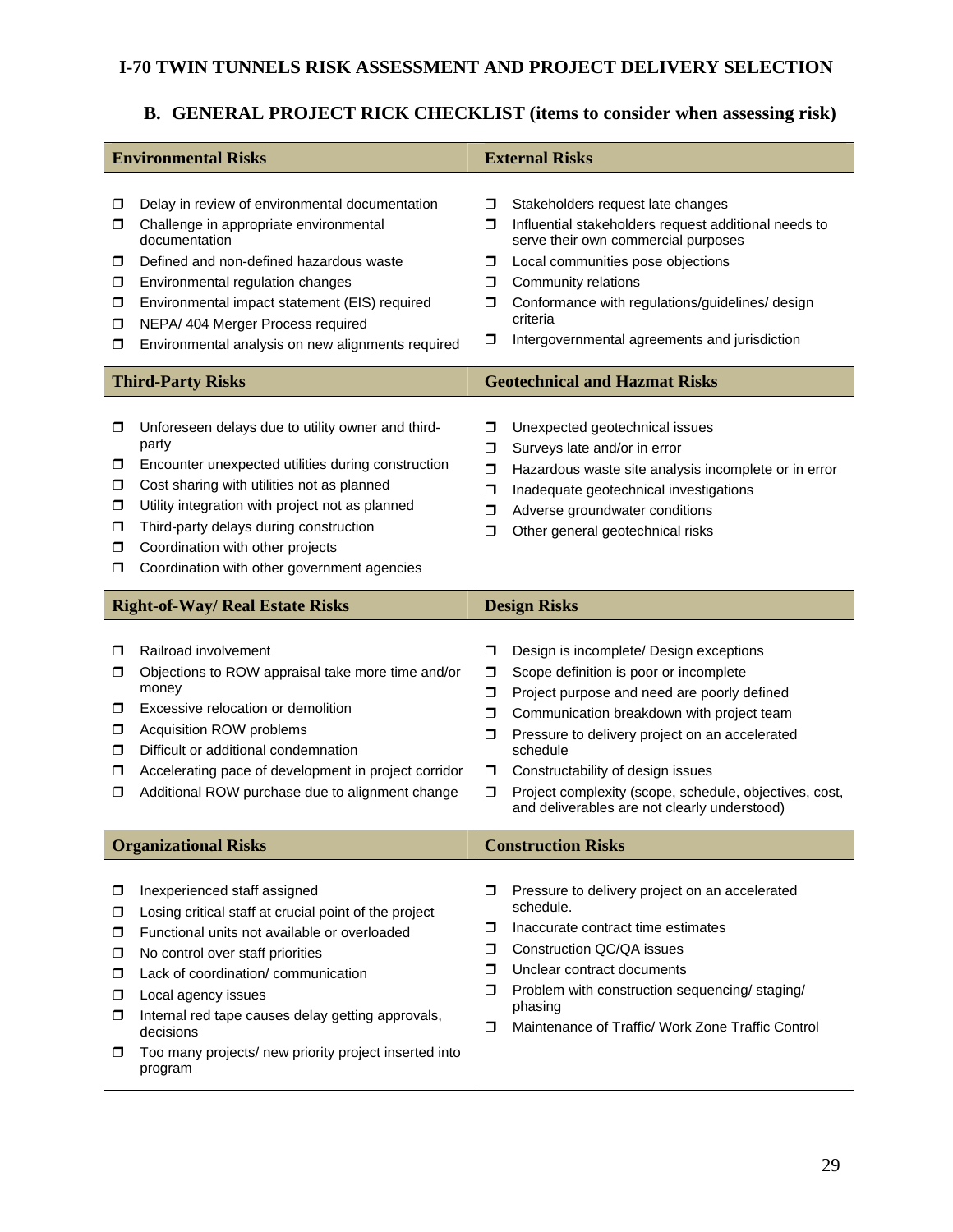# **C. OPPORTUNITIES/OBSTACLES CHECKLIST (relative to each delivery method)**

|                      | <b>DESIGN-BID-BUILD</b>                                                   |        |                                                                                                        |                |
|----------------------|---------------------------------------------------------------------------|--------|--------------------------------------------------------------------------------------------------------|----------------|
| <b>Opportunities</b> |                                                                           |        | <b>Obstacles</b>                                                                                       |                |
| $\Box$               | Risks managed separately through design, bid, build<br>is expected easier | $\Box$ | Owner accepts risks associated with project<br>complexity (the inability of designer to be all-knowing |                |
| ◘                    | Risk allocation is most widely understood/used                            |        | about construction) and project unknowns                                                               |                |
| $\Box$               | Opportunity to avoid or mitigate risk through                             | $\Box$ | Low-bid related risks                                                                                  |                |
|                      | complete design                                                           | σ      | Potential for misplaced risk through prescriptive                                                      |                |
| $\Box$               | Risks related to environmental, railroads, and third                      |        |                                                                                                        | specifications |
|                      | party involvement are best resolved prior to                              | $\Box$ | Innovative risk allocation is difficult to obtain                                                      |                |
|                      | procurement                                                               | σ      | Limited industry input in contract risk allocation                                                     |                |
| $\Box$               | Utilities and ROW best allocated to CDOT and                              | σ      | Change order risks can be greater                                                                      |                |
|                      | mostly addressed prior to procurement to minimize<br>potential for claim  | σ      | Contractor may avoid risks                                                                             |                |
| □                    | Project can be shelved while resolving risks                              |        |                                                                                                        |                |

|                      | <b>DESIGN-BUILD</b>                                                                             |        |                                                                                                            |  |  |
|----------------------|-------------------------------------------------------------------------------------------------|--------|------------------------------------------------------------------------------------------------------------|--|--|
| <b>Opportunities</b> |                                                                                                 |        | <b>Obstacles</b>                                                                                           |  |  |
| Ω                    | Performance specifications can allow for alternative<br>risk allocations to the design builder  | □      | Need a detailed project scope, description etc., for<br>the RFP to get accurate/comprehensive responses to |  |  |
| $\Box$               | Risk-reward structure can be better defined                                                     |        | the RFP (Increased RFP costs may limit bidders)                                                            |  |  |
| $\Box$               | Innovative opportunities to allocate risks to different                                         | Ω      | Limited time to resolve risks                                                                              |  |  |
|                      | parties (e.g., schedule, means and methods,<br>phasing)                                         | $\Box$ | Additional risks allocated to designers for errors and<br>omissions, claims for change orders              |  |  |
| $\Box$               | Opportunity for industry review of risk allocation<br>(draft RFP, ATC processes)                | σ      | Unknowns and associated risks need to be carefully<br>allocated through a well-defined scope and contract  |  |  |
| ◘                    | Avoid low-bid risk in procurement                                                               | □      | Risks associated with agreements when design is not                                                        |  |  |
| $\Box$               | Contractor will help identify risks related to                                                  |        | completed                                                                                                  |  |  |
|                      | environmental, railroads, ROW, and utilities                                                    | σ      | Poorly defined risks are expensive                                                                         |  |  |
| σ                    | Designers and contractors can work toward<br>innovative solutions to, or avoidance of, unknowns | ◘      | Contractor may avoid risks or drive consultant to<br>decrease cost at risk to quality                      |  |  |

|        | <b>CM/GC</b>                                                                                           |        |                                                                                                     |  |
|--------|--------------------------------------------------------------------------------------------------------|--------|-----------------------------------------------------------------------------------------------------|--|
|        | <b>Opportunities</b>                                                                                   |        | <b>Obstacles</b>                                                                                    |  |
| $\Box$ | Contractor can have a better understanding of the<br>unknown conditions as design progresses           | σ<br>σ | Lack of motivation to manage small quantity costs<br>Increase costs for non-proposal items          |  |
| $\Box$ | Innovative opportunities to allocate risks to different<br>parties (e.g., schedule, means and methods, | $\Box$ | Disagreement among Designer-Contractor-Owner<br>can put the process at risk                         |  |
| $\Box$ | phasing)<br>Opportunities to manage costs risks through CM/GC<br>involvement                           | $\Box$ | If GMP cannot be reached, additional low-bid risks<br>appear                                        |  |
| □      | Contractor will help identify and manage risk                                                          | Ω      | Limited to risk capabilities of CM/GC                                                               |  |
| ⊓      | Agency still has considerable involvement with third<br>parties to deal with risks                     | ◘<br>Ω | Designer-contractor-agency disagreements can add<br>delays                                          |  |
| $\Box$ | Avoids low-bid risk in procurement                                                                     |        | Strong agency management is required to<br>negotiate/optimize risks                                 |  |
| σ      | More flexibility and innovation available to deal with<br>unknowns early in design process             | $\Box$ | Discovery of unknown conditions can drive up GMP,<br>which can be compounded in phased construction |  |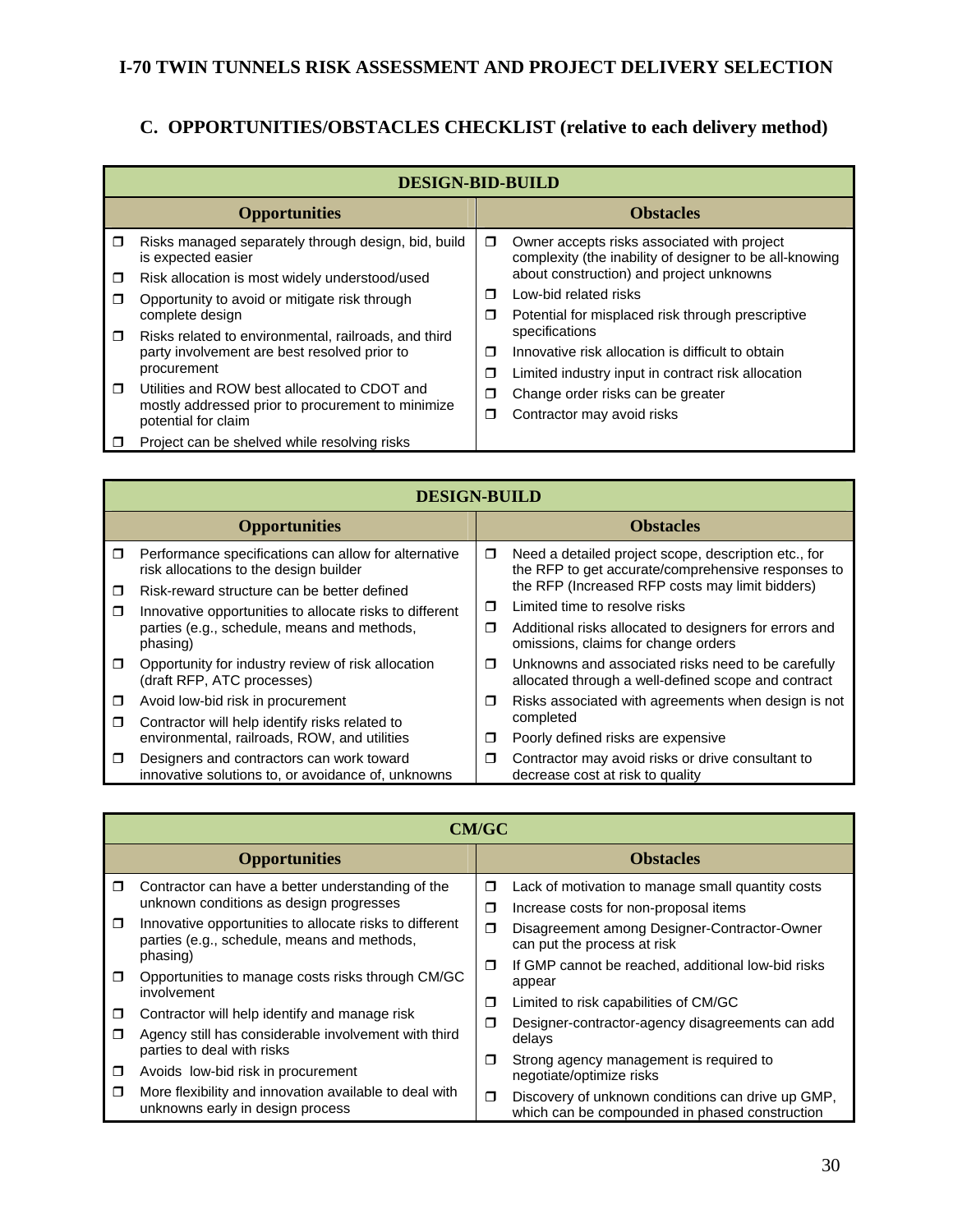# **5) Cost**

|                      | <b>DESIGN-BID-BUILD</b>                                                                                                             |        |                                                                                                                              |  |
|----------------------|-------------------------------------------------------------------------------------------------------------------------------------|--------|------------------------------------------------------------------------------------------------------------------------------|--|
| <b>Opportunities</b> |                                                                                                                                     |        | <b>Obstacles</b>                                                                                                             |  |
| $\Box$               | Competitive bidding provides a low cost construction<br>to a fully defined scope of work<br>Increase certainty about cost estimates | □<br>□ | Cost accuracy is limited until design is completed<br>Construction costs are not locked in until design is<br>100% complete. |  |
| □                    | Construction costs are contractually set before<br>construction begins                                                              | ⊓      | Cost reductions due to contractor innovation and<br>constructability is difficult to obtain                                  |  |
|                      |                                                                                                                                     | ⊓      | More potential of cost change orders due to owner<br>design responsibility                                                   |  |

|                      | <b>DESIGN-BUILD</b>                                                                             |                  |                                                                                                        |  |  |
|----------------------|-------------------------------------------------------------------------------------------------|------------------|--------------------------------------------------------------------------------------------------------|--|--|
| <b>Opportunities</b> |                                                                                                 | <b>Obstacles</b> |                                                                                                        |  |  |
|                      | Contractor input into design should moderate cost                                               |                  |                                                                                                        |  |  |
| $\Box$               | Design-builder collaboration and ATCs can provide<br>a cost-efficient response to project goals | □                | Risks related to design-build, lump sum cost without<br>100% design complete, can compromise financial |  |  |
| $\Box$               | Costs are contractually set early in design process<br>with design-build proposal               |                  | success of the project.                                                                                |  |  |
| $\Box$               | Allows a variable scope bid to match a fixed budget                                             |                  |                                                                                                        |  |  |
|                      | Potential lower average cost growth                                                             |                  |                                                                                                        |  |  |

|        | <b>CM/GC</b>                                                                                          |        |                                                                                                            |  |  |
|--------|-------------------------------------------------------------------------------------------------------|--------|------------------------------------------------------------------------------------------------------------|--|--|
|        | <b>Opportunities</b>                                                                                  |        | <b>Obstacles</b>                                                                                           |  |  |
| $\Box$ | Owner/designer/contractor collaboration to reduce<br>project risk can result in lowest project costs. | $\Box$ | Non-competitive negotiated GMP introduces price<br>risk                                                    |  |  |
| $\Box$ | Early contractor involvement can result in cost<br>savings through VE and constructability            | □      | Difficulty in GMP negotiation introduces some risk<br>that GMP will not be successfully executed requiring |  |  |
| □      | Cost will be known earlier when compared to DBB                                                       |        | aborting the CM/GC process.                                                                                |  |  |
| $\Box$ | Integrated design/construction process can provide<br>a cost efficient strategies to project goals    | $\Box$ | Paying for contractors involvement in the design<br>phase may increase total cost                          |  |  |
| П      | Can provide a cost efficient response to the project<br>qoals                                         |        |                                                                                                            |  |  |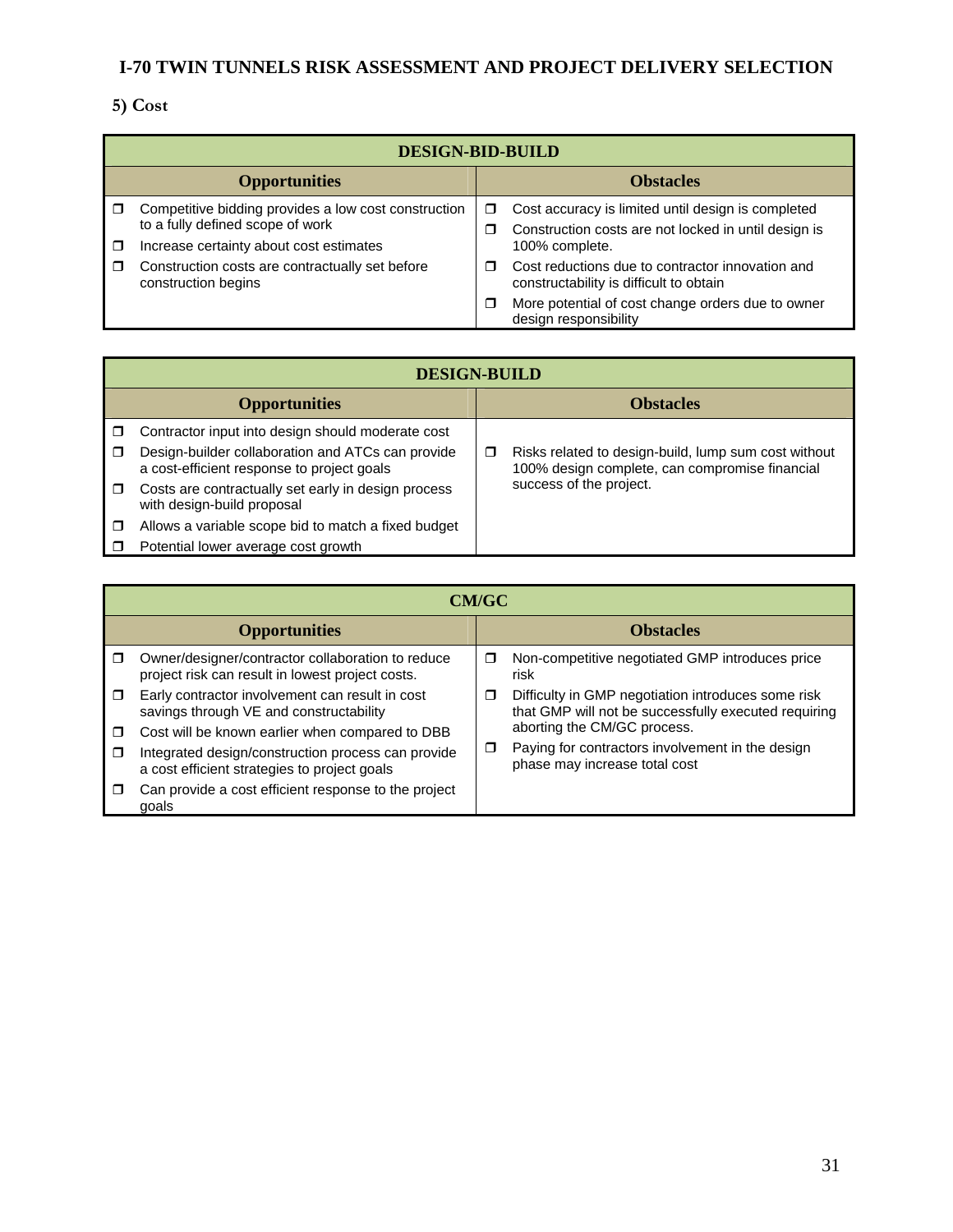#### **6) Staff Experience/Availability**

|                      | <b>DESIGN-BID-BUILD</b>                                                             |                  |                                                                        |  |
|----------------------|-------------------------------------------------------------------------------------|------------------|------------------------------------------------------------------------|--|
| <b>Opportunities</b> |                                                                                     | <b>Obstacles</b> |                                                                        |  |
|                      | Agency and consultants have high level of<br>experience with the traditional system | П                | Can require a high level of agency staffing of<br>technical resources  |  |
|                      | Designers can be more interchangeable between<br>projects                           | ◻                | Staff's responsibilities are spread out over a longer<br>design period |  |
|                      |                                                                                     | □                | Can require staff to have full breadth of technical<br>expertise       |  |

|                      | <b>DESIGN-BUILD</b>                                               |                  |                                                                                                                                            |  |
|----------------------|-------------------------------------------------------------------|------------------|--------------------------------------------------------------------------------------------------------------------------------------------|--|
| <b>Opportunities</b> |                                                                   | <b>Obstacles</b> |                                                                                                                                            |  |
|                      | Less agency staff required due to the sole source<br>nature of DB | ◻                | Limitation of availability of staff with skills, knowledge<br>and personality to manage DB projects                                        |  |
|                      | Opportunity to grow agency staff by learning a new<br>process     | □                | Existing staff may need additional training to address<br>their changing roles                                                             |  |
|                      |                                                                   | ◻                | Need to "mass" agency management and technical<br>resources at critical points in process (i.e., RFP<br>development, design reviews, etc.) |  |

|                      | <b>CM/GC</b>                                                                                        |   |                                                                                                       |  |  |
|----------------------|-----------------------------------------------------------------------------------------------------|---|-------------------------------------------------------------------------------------------------------|--|--|
| <b>Opportunities</b> |                                                                                                     |   | <b>Obstacles</b>                                                                                      |  |  |
|                      | Agency can improve efficiencies by having more<br>project managers on staff rather than specialized | □ | Strong committed owner project management is<br>important to success                                  |  |  |
| $\Box$               | experts<br>Smaller number of technical staff required through<br>use of consultant designer         | □ | Limitation of availability of staff with skills, knowledge<br>and personality to manage CMGC projects |  |  |
|                      |                                                                                                     | □ | Existing staff may need additional training to address<br>their changing roles                        |  |  |
|                      |                                                                                                     |   | Agency must learn how to negotiate GMP projects                                                       |  |  |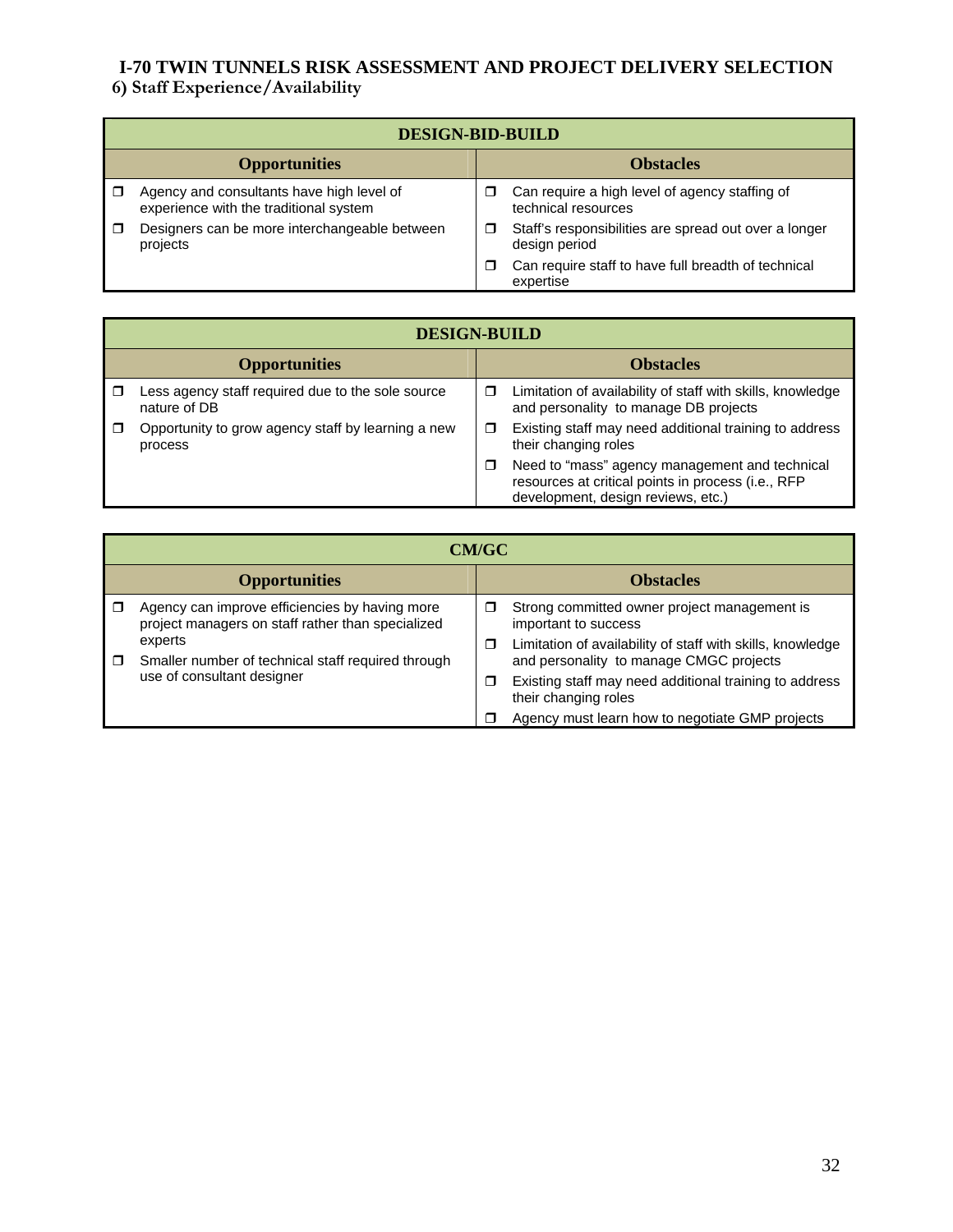# **7) Level of Oversight and Control**

|        | <b>DESIGN-BID-BUILD</b>                                                                      |        |                                                                                          |  |  |
|--------|----------------------------------------------------------------------------------------------|--------|------------------------------------------------------------------------------------------|--|--|
|        | <b>Opportunities</b>                                                                         |        | <b>Obstacles</b>                                                                         |  |  |
| $\Box$ | Full owner control over a linear design and<br>construction process                          | □<br>Π | Requires a high-level of oversight<br>Increased likelihood of claims due to owner design |  |  |
|        | Oversight roles are well understood                                                          |        | responsibility                                                                           |  |  |
| $\Box$ | Contract documents are typically completed in a<br>single package before construction begins | Π      | Limited control over an integrated design/construction<br>process                        |  |  |
| $\Box$ | Multiple checking points through three linear phases:<br>design-bid-build                    |        |                                                                                          |  |  |
|        | Maximum control over design                                                                  |        |                                                                                          |  |  |

|        | <b>DESIGN-BUILD</b>                                                                                                       |             |                                                                                                     |  |  |
|--------|---------------------------------------------------------------------------------------------------------------------------|-------------|-----------------------------------------------------------------------------------------------------|--|--|
|        | <b>Opportunities</b>                                                                                                      |             | <b>Obstacles</b>                                                                                    |  |  |
|        | A single entity responsibility during project design<br>and construction                                                  | □<br>Ω      | Can require high level of design oversight<br>Can require high level of quality assurance oversight |  |  |
| □<br>□ | Continuous execution of design and build<br>Getting input from construction to enhance<br>constructability and innovation | Π<br>J<br>□ | Limitation on staff with DB oversight experience<br>Less owner control over design                  |  |  |
| □      | Overall project planning and scheduling is<br>established by one entity                                                   |             | Control over design relies on proper development of<br>technical requirements                       |  |  |

|                      | <b>CM/GC</b>                                                                  |                  |                                                            |  |
|----------------------|-------------------------------------------------------------------------------|------------------|------------------------------------------------------------|--|
| <b>Opportunities</b> |                                                                               | <b>Obstacles</b> |                                                            |  |
|                      | Preconstruction services are provided by the<br>construction manager          |                  | Agency must have experienced staff to oversee the<br>CM/GC |  |
|                      | Getting input from construction to enhance<br>constructability and innovation |                  | Higher level of cost oversight required                    |  |
| $\Box$               | Provides owner control over an integrated<br>design/construction process      |                  |                                                            |  |